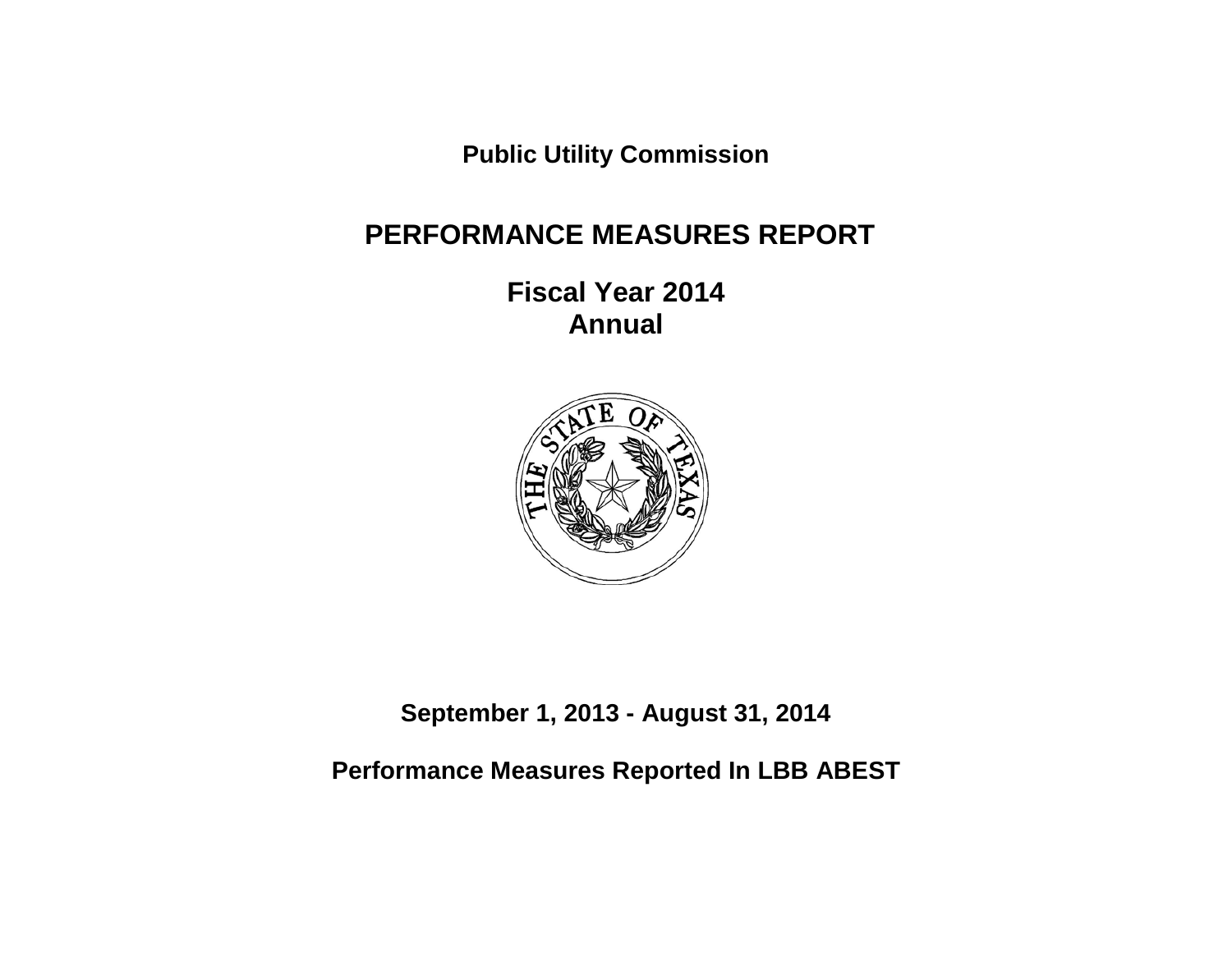**ACTUAL PERFORMANCE FOR OUTCOME MEASURES 473 - Public Utility Commission of Texas Fiscal Year 2014 10/13/2014**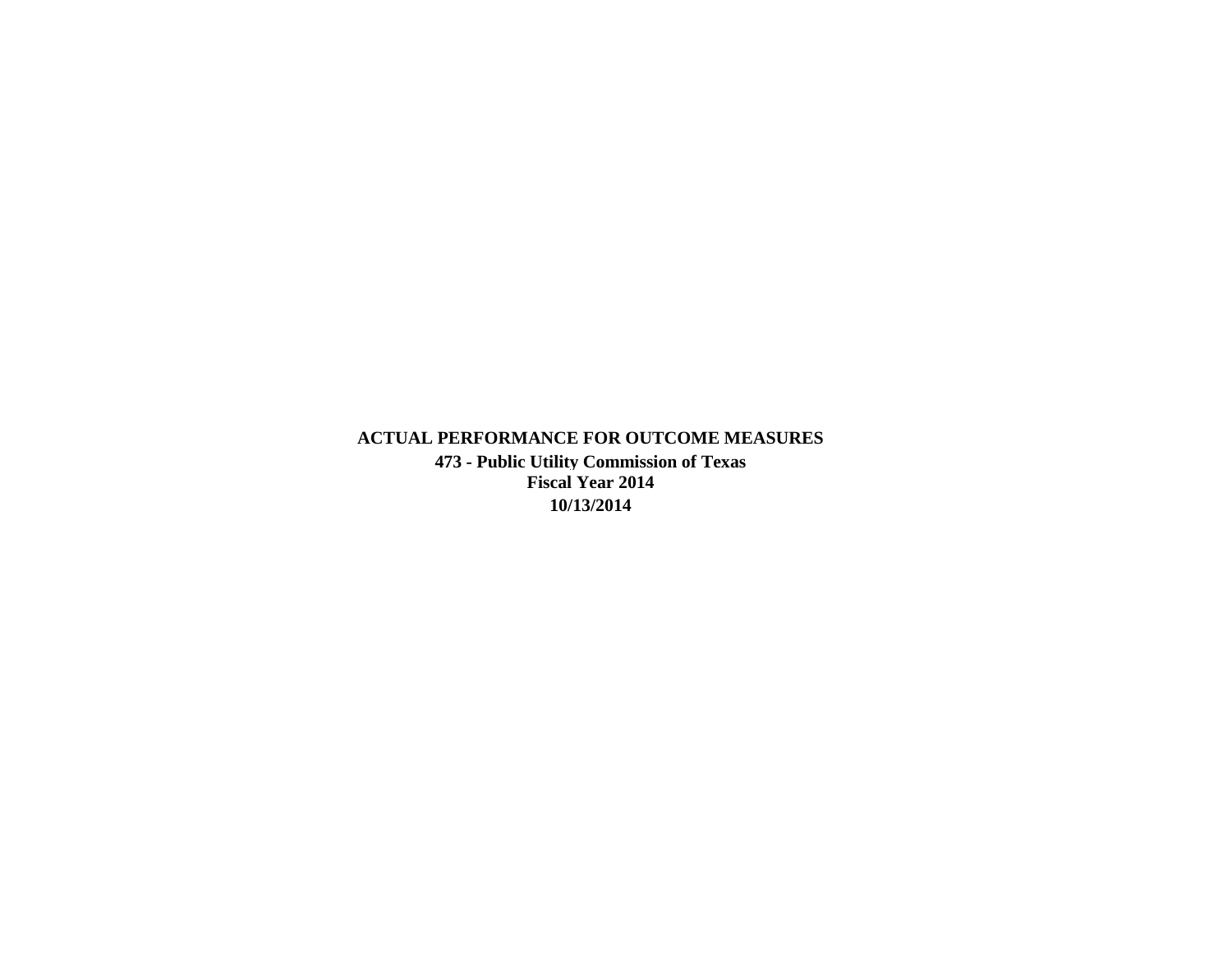| <b>Actual Performance for Outcome Measures with Updates</b> |  |
|-------------------------------------------------------------|--|
| 83rd Regular Session, Performance Reporting                 |  |

Automated Budget and Evaluation System of Texas (ABEST)

#### Agency code: **473** Agency name: **Public Utility Commission of Texas**

| Type/Objective/Measure                                                                                                                                                                                                                                                                                                                             | 2014<br><b>Target</b> | 2014<br><b>YTD</b> | <b>Percent of</b><br><b>Annual Target</b> | <b>Target Range</b> |
|----------------------------------------------------------------------------------------------------------------------------------------------------------------------------------------------------------------------------------------------------------------------------------------------------------------------------------------------------|-----------------------|--------------------|-------------------------------------------|---------------------|
| <b>MAINTAIN COMPETITION</b>                                                                                                                                                                                                                                                                                                                        |                       |                    |                                           |                     |
| % SERVED BY CITIES CERTIFIED                                                                                                                                                                                                                                                                                                                       | 80.00 %               | 77.62 %            | 97.03 %                                   |                     |
| Prior YTD:                                                                                                                                                                                                                                                                                                                                         |                       |                    |                                           |                     |
| <b>RELATIVE ELEC PRICE: RESIDENTIAL</b><br>4                                                                                                                                                                                                                                                                                                       | 102.31 %              | 99.81 %            | 97.56 %                                   |                     |
| Prior YTD:                                                                                                                                                                                                                                                                                                                                         |                       |                    |                                           |                     |
| % OF NAT'L AVG RESIDENTIAL E-BILL                                                                                                                                                                                                                                                                                                                  | 121.26 %              | 131.27 %           | $108.25\%$ *                              |                     |
| Explanation of Variance: Texas, when compared to a majority of the rest of the nation, tends to have a longer period of months in which customers run air conditioning units, which<br>account for a large portion of the electric bill. This tends to lead to a larger than average bill over a longer period of months when compared nationally. |                       |                    |                                           |                     |
| Prior YTD:                                                                                                                                                                                                                                                                                                                                         |                       |                    |                                           |                     |
| RELATIVE ELEC OFFER PRICE: RES<br>8                                                                                                                                                                                                                                                                                                                | 90.00 %               | 88.80 %            | 98.67 %                                   |                     |
| Prior YTD:                                                                                                                                                                                                                                                                                                                                         |                       |                    |                                           |                     |
| REGULATE SERVICE PROVIDERS<br>$1 - 2$                                                                                                                                                                                                                                                                                                              |                       |                    |                                           |                     |
| % OF NAT'L AVG RESIDENTIAL PH BILL                                                                                                                                                                                                                                                                                                                 | 101.28%               | 121.96 %           | 120.42 % *                                |                     |

Explanation of Variance: The deviation from the target can be attributed to the largest telephone providers (AT&T Texas, Verizon, CenturyLink) being allowed to increase monthly rates for single-line residential service in deregulated exchanges while reducing dependence on the Texas Universal Service fund. The national average of \$17.70 is below the \$24 ceiling that has been allowed to the largest providers. AT&T Texas and Verizon, the two largest providers, are at the \$24 ceiling in all deregulated exchanges.

Prior YTD:

2-2 RESOLVE COMPLAINTS

|  | % CUST COMPLAINTS RESOLVED (IRP) | 99.00 % | 99.61 % | 100.62 % |
|--|----------------------------------|---------|---------|----------|
|--|----------------------------------|---------|---------|----------|

Prior YTD:

\* Varies by 5% or more from target.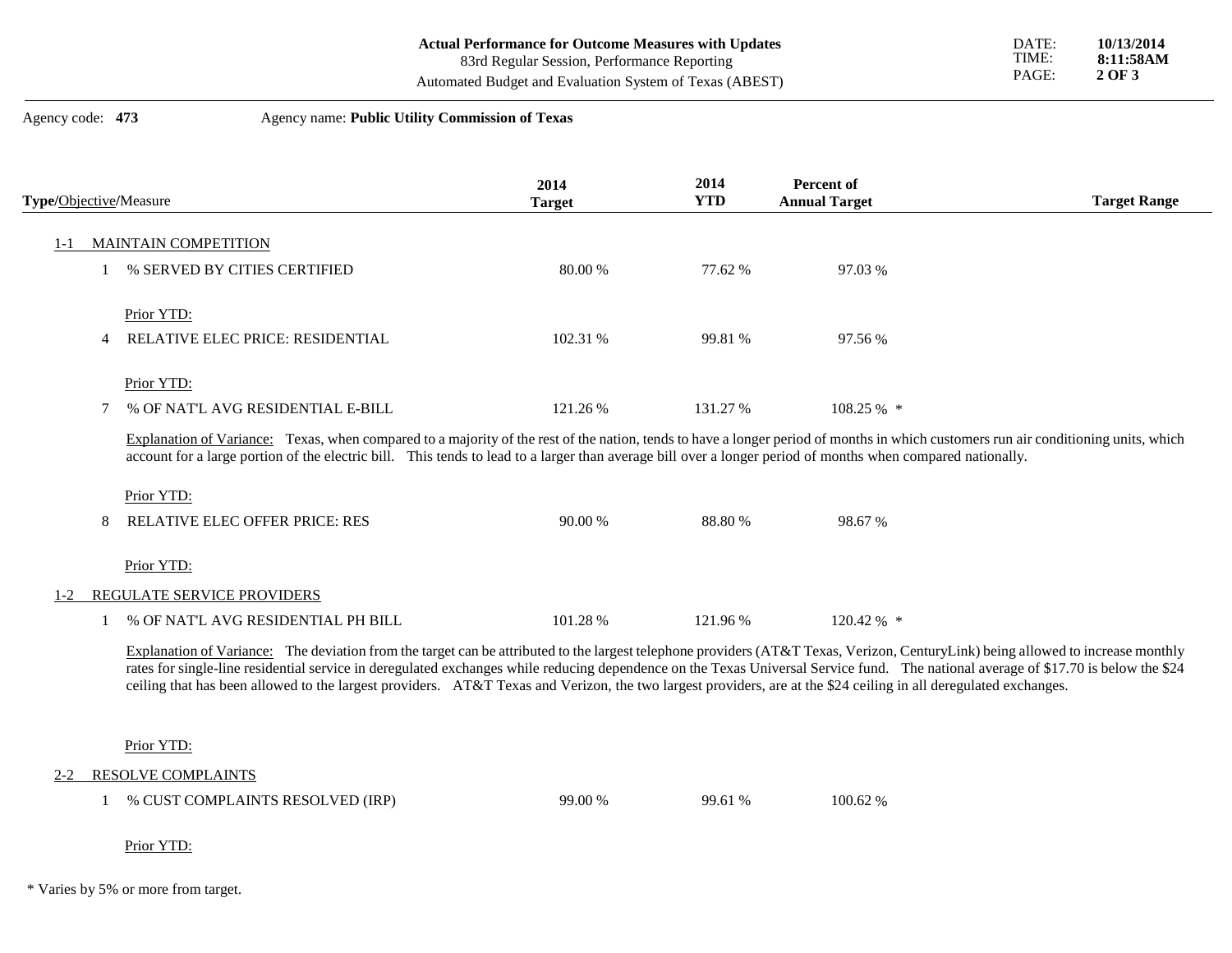| Agency code: 473 | Agency name: Public Utility Commission of Texas             |       |            |
|------------------|-------------------------------------------------------------|-------|------------|
|                  | Automated Budget and Evaluation System of Texas (ABEST)     | PAGE: | 3 OF 3     |
|                  | 83rd Regular Session, Performance Reporting                 | TIME: | 8:11:58AM  |
|                  | <b>Actual Performance for Outcome Measures with Updates</b> | DATE: | 10/13/2014 |

| <b>Type/Objective/Measure</b>       | 2014<br><b>Target</b> | 2014<br>YTD | Percent of<br><b>Annual Target</b> | <b>Target Range</b> |
|-------------------------------------|-----------------------|-------------|------------------------------------|---------------------|
| FINANCIAL ASSISTANCE                |                       |             |                                    |                     |
| % LOW-INCOME CUST PROVIDED DISCOUNT | 96.00 %               | 97.80 %     | 101.88 %                           |                     |

Prior YTD:

<sup>\*</sup> Varies by 5% or more from target.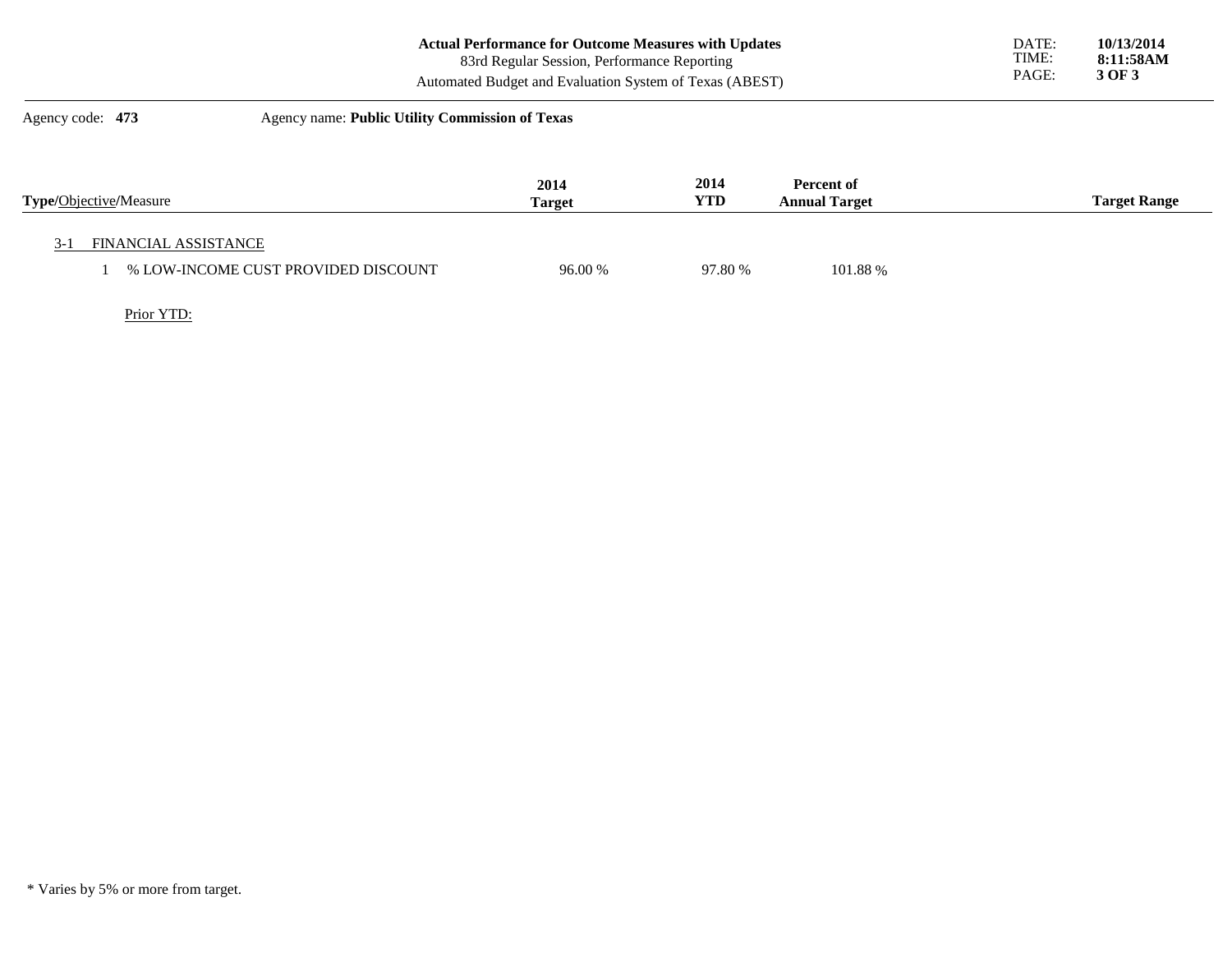**ACTUAL PERFORMANCE FOR OUTPUT/EFFICIENCY MEASURES 473 - Public Utility Commission of Texas Fiscal Year 2014 10/13/2014**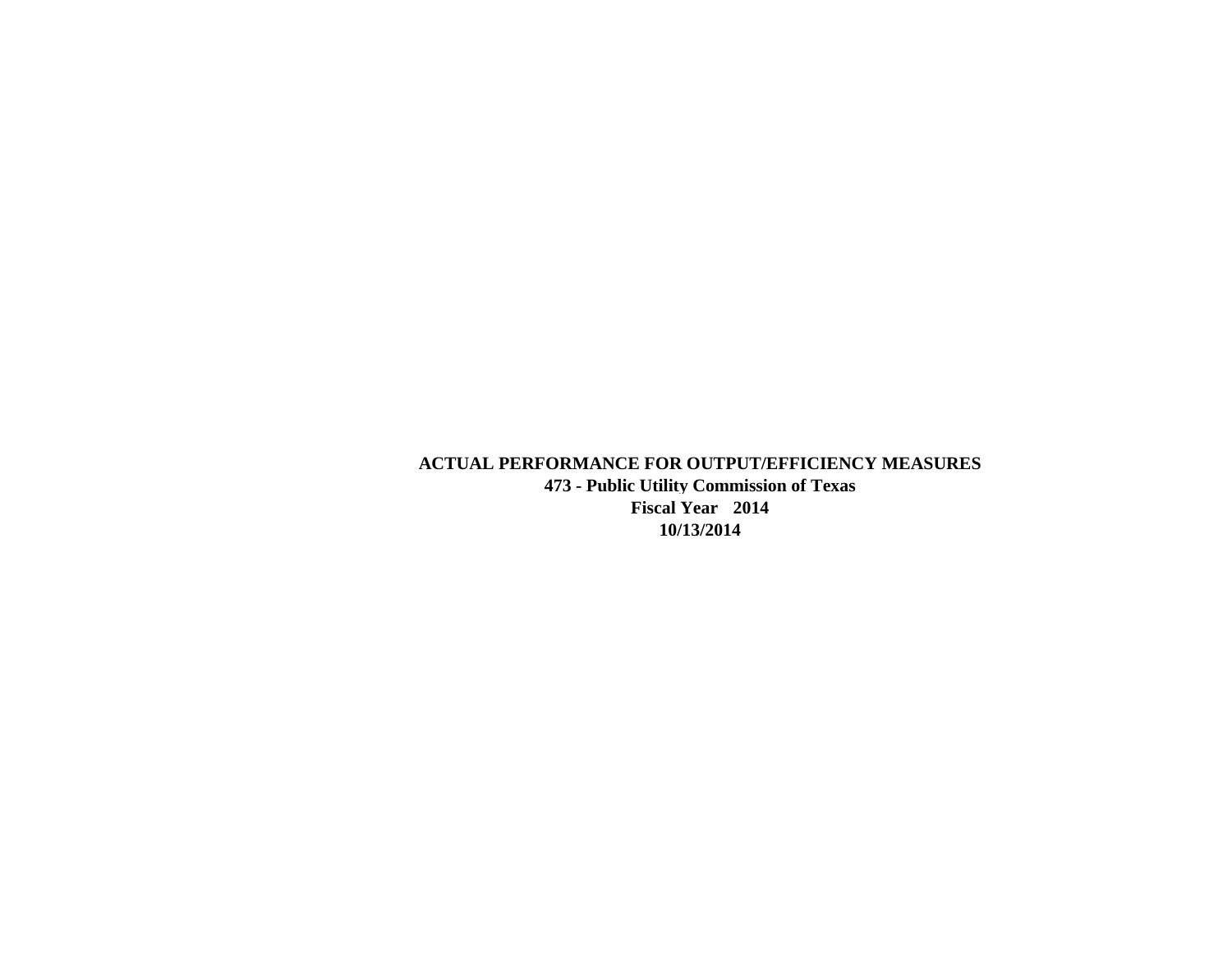10/13/2014 8:02:34AM

83rd Regular Session, Performance Reporting

| 473<br>Agency code:                                                                  | Agency name: Public Utility Commission of Texas                                                    |                       |                    |                                                                                                                                                                 |                     |
|--------------------------------------------------------------------------------------|----------------------------------------------------------------------------------------------------|-----------------------|--------------------|-----------------------------------------------------------------------------------------------------------------------------------------------------------------|---------------------|
| Type/Strategy/Measure                                                                | 2014<br><b>Target</b>                                                                              | 2014<br><b>Actual</b> | 2014<br><b>YTD</b> | Percent of<br><b>Annual Target</b>                                                                                                                              | <b>Target Range</b> |
| <b>Output Measures</b>                                                               |                                                                                                    |                       |                    |                                                                                                                                                                 |                     |
| <b>MARKET COMPETITION</b><br>$1 - 1 - 1$<br># INVESTIGATIONS FOR MKT POWER ELEC<br>2 |                                                                                                    |                       |                    |                                                                                                                                                                 |                     |
| Quarter 1                                                                            | 8.00                                                                                               | 0.00                  | 0.00               | $0.00\%$ *                                                                                                                                                      | $1.60 - 2.40$       |
|                                                                                      |                                                                                                    |                       |                    | Explanation of Variance: Wholesale market investigations are difficult to forecast, and are highly dependent upon market participant actions and closing dates. |                     |
| Prior Amount: 0.00<br>Prior YTD: 0.00                                                |                                                                                                    |                       |                    |                                                                                                                                                                 |                     |
| Quarter 2                                                                            | 8.00                                                                                               | 2.00                  | 2.00               | 25.00 % *                                                                                                                                                       | $3.60 - 4.40$       |
| <b>Explanation of Variance:</b>                                                      |                                                                                                    |                       |                    | Wholesale market investigations are difficult to forecast, and are highly dependent upon market participant actions and closing dates.                          |                     |
|                                                                                      | Explanation of Update: Investigation database was not timely updated for the second quarter.       |                       |                    |                                                                                                                                                                 |                     |
| Prior Amount: 1.00                                                                   |                                                                                                    |                       |                    |                                                                                                                                                                 |                     |
| Prior YTD: 1.00                                                                      |                                                                                                    |                       |                    |                                                                                                                                                                 |                     |
| Prior Amount: 2.00                                                                   |                                                                                                    |                       |                    |                                                                                                                                                                 |                     |
| Prior YTD: 2.00                                                                      |                                                                                                    |                       |                    |                                                                                                                                                                 |                     |
|                                                                                      | Prior Explanation of Update: Investigation database was not timely updated for the second quarter. |                       |                    |                                                                                                                                                                 |                     |

<sup>\*</sup> Varies by 5% or more from target.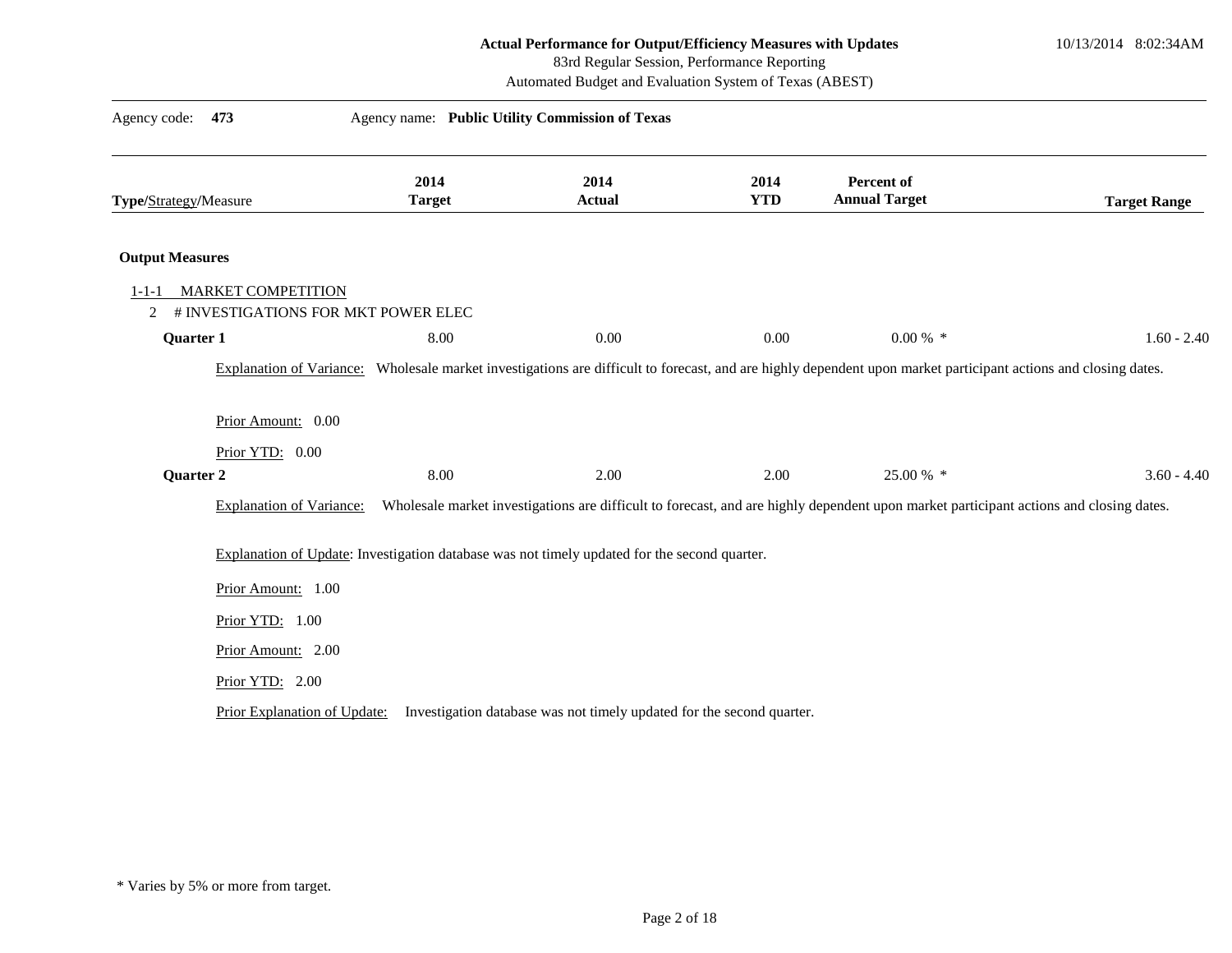10/13/2014 8:02:34AM

83rd Regular Session, Performance Reporting

Automated Budget and Evaluation System of Texas (ABEST)

| Agency code: 473                                          | Agency name: Public Utility Commission of Texas             |                       |                    |                                                                                                                                                                |                     |
|-----------------------------------------------------------|-------------------------------------------------------------|-----------------------|--------------------|----------------------------------------------------------------------------------------------------------------------------------------------------------------|---------------------|
| Type/Strategy/Measure                                     | 2014<br><b>Target</b>                                       | 2014<br><b>Actual</b> | 2014<br><b>YTD</b> | Percent of<br><b>Annual Target</b>                                                                                                                             | <b>Target Range</b> |
| <b>Output Measures</b>                                    |                                                             |                       |                    |                                                                                                                                                                |                     |
| 2 # INVESTIGATIONS FOR MKT POWER ELEC                     |                                                             |                       |                    |                                                                                                                                                                |                     |
| Quarter 3                                                 | 8.00                                                        | 1.00                  | 3.00               | 37.50 % *                                                                                                                                                      | $5.60 - 6.40$       |
|                                                           |                                                             |                       |                    | Explanation of Variance: Wholesale market investigations are difficult to forecast and are highly dependent upon market participant actions and closing dates. |                     |
| Prior Amount: 1.00                                        |                                                             |                       |                    |                                                                                                                                                                |                     |
| Prior YTD: 2.00                                           |                                                             |                       |                    |                                                                                                                                                                |                     |
| Prior Amount: 1.00                                        |                                                             |                       |                    |                                                                                                                                                                |                     |
| Prior YTD: 3.00                                           |                                                             |                       |                    |                                                                                                                                                                |                     |
| Prior Explanation of Update: .                            |                                                             |                       |                    |                                                                                                                                                                |                     |
| Quarter 4                                                 | 8.00                                                        | 4.00                  | 7.00               | 87.50 % *                                                                                                                                                      | $7.60 - 8.40$       |
| Explanation of Variance:                                  | associated with the myriad of possible enforcement actions. |                       |                    | The number of market-power related investigations in any fiscal year is difficult to predict given the nature, timing and litigation                           |                     |
| Prior Amount: 4.00                                        |                                                             |                       |                    |                                                                                                                                                                |                     |
| Prior YTD: 6.00                                           |                                                             |                       |                    |                                                                                                                                                                |                     |
| Prior Amount: 4.00                                        |                                                             |                       |                    |                                                                                                                                                                |                     |
| Prior YTD: 7.00<br># OF CASES COMPLETED RELATED COMP<br>3 |                                                             |                       |                    |                                                                                                                                                                |                     |
| Quarter 1                                                 | 350.00                                                      | 86.00                 | 86.00              | 24.57 %                                                                                                                                                        | $70.00 - 105.00$    |
| Prior Amount: 86.00                                       |                                                             |                       |                    |                                                                                                                                                                |                     |
| Prior YTD: 86.00                                          |                                                             |                       |                    |                                                                                                                                                                |                     |
|                                                           |                                                             |                       |                    |                                                                                                                                                                |                     |

\* Varies by 5% or more from target.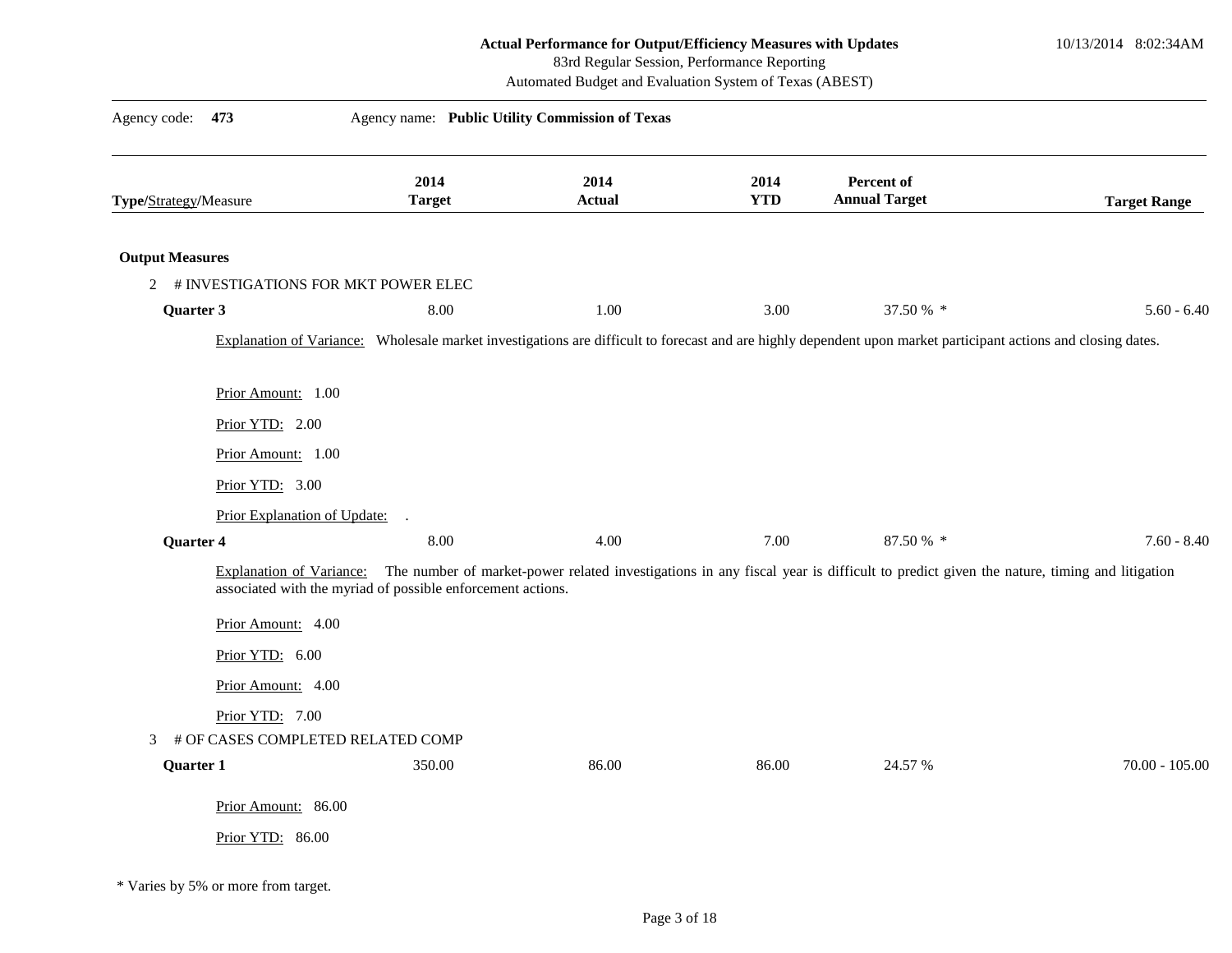10/13/2014 8:02:34AM

### 83rd Regular Session, Performance Reporting

Automated Budget and Evaluation System of Texas (ABEST)

| Agency code:<br>473               | Agency name: Public Utility Commission of Texas |                |             |                                    |                     |
|-----------------------------------|-------------------------------------------------|----------------|-------------|------------------------------------|---------------------|
| <b>Type/Strategy/Measure</b>      | 2014<br><b>Target</b>                           | 2014<br>Actual | 2014<br>YTD | Percent of<br><b>Annual Target</b> | <b>Target Range</b> |
| <b>Output Measures</b>            |                                                 |                |             |                                    |                     |
| # OF CASES COMPLETED RELATED COMP |                                                 |                |             |                                    |                     |
| <b>Ouarter 2</b>                  | 350.00                                          | 58.00          | 144.00      | $41.14\%$ *                        | $157.50 - 192.50$   |

to telecommunications providers. The majority of telecommunication cases were applications for or to amend an interconnection agreement and the majority of electric cases were for or to amend a retail electric provider certificate. This measure is difficult to predict because the Commission has no control over the number of cases that may be filed by entities seeking necessary regulatory approvals.

Explanation of Update: End of year detailed review of all remaining open control numbers resulted in one additional case appropriate for closure in the second quarter of fiscal year 2014.

Prior Amount: 57.00 Prior YTD: 143.00

Prior Amount: 58.00

Prior YTD: 144.00

Prior Explanation of Update: End of year detailed review of all remaining open control numbers resulted in one additional case appropriate for closure in the second quarter of fiscal year 2014.

| UJ.TJ | <b>Ouarter 3</b> | 350.00 | 85.00 | 229.00 | A20L | 280.00<br>245.00 |
|-------|------------------|--------|-------|--------|------|------------------|
|-------|------------------|--------|-------|--------|------|------------------|

Explanation of Variance: A total of 81 cases were completed in the third quarter of FY 2014 of which, 28 were related to electric providers and 53 were related to telecommunications providers. The majority of the telecommunication cases were applications for or to amend an interconnection agreement and the majority of electric cases were for or to amend a retail electric provider certificate. This measure is difficult to predict because the Commission has no control over the number of cases that may be filed by entities seeking necessary regulatory approvals.

Explanation of Update: End of year detailed review of all remaining open control numbers resulted in four additional cases appropriate for closure in the third quarter of fiscal year 2014.

Prior Amount: 81.00

Prior YTD: 224.00

\* Varies by 5% or more from target.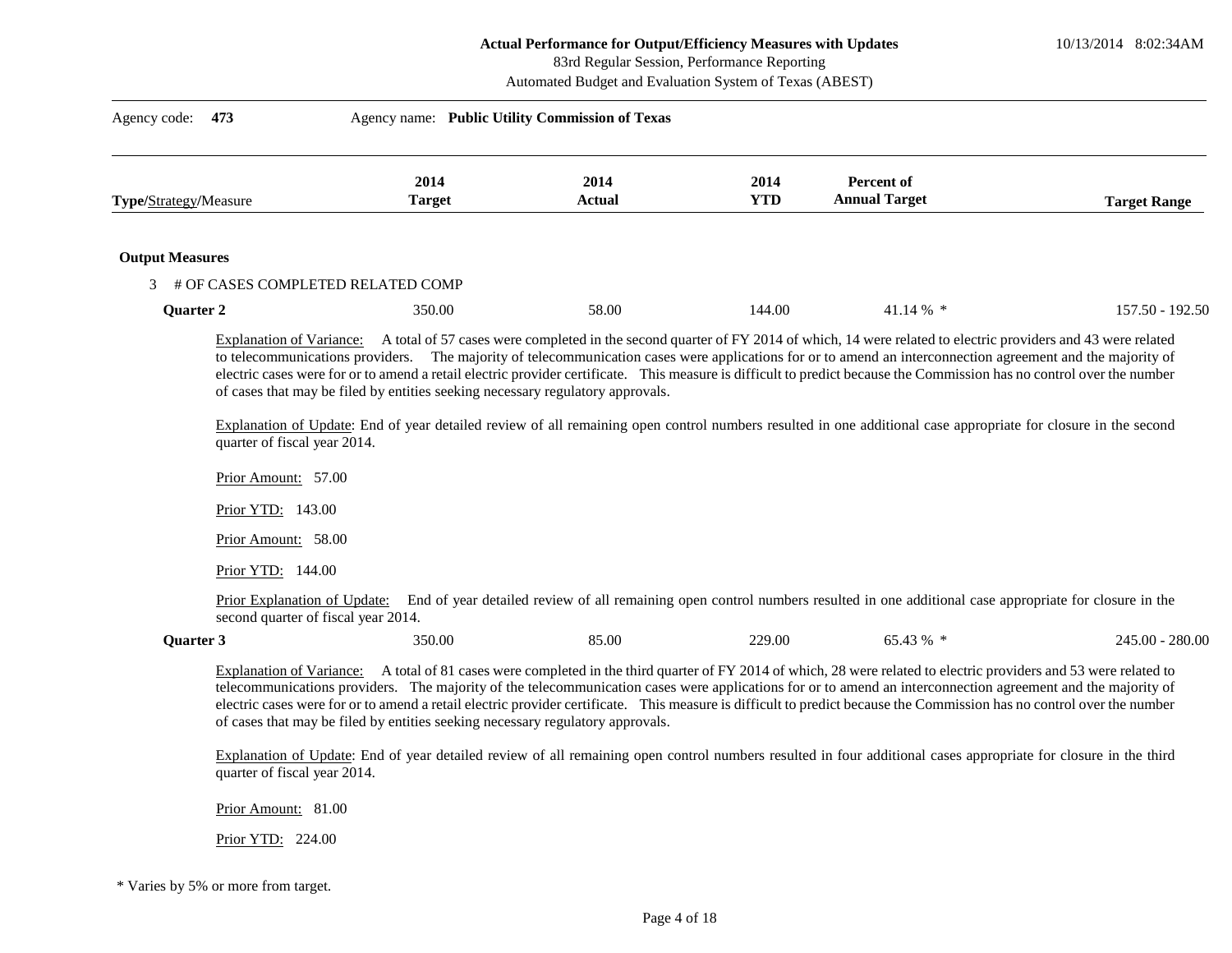10/13/2014 8:02:34AM

83rd Regular Session, Performance Reporting

Automated Budget and Evaluation System of Texas (ABEST)

| Agency code:<br>473    |                                                                                                      | Agency name: Public Utility Commission of Texas                                |                                                                                                          |                    |                                                                                                                                                                        |                     |
|------------------------|------------------------------------------------------------------------------------------------------|--------------------------------------------------------------------------------|----------------------------------------------------------------------------------------------------------|--------------------|------------------------------------------------------------------------------------------------------------------------------------------------------------------------|---------------------|
| Type/Strategy/Measure  |                                                                                                      | 2014<br><b>Target</b>                                                          | 2014<br><b>Actual</b>                                                                                    | 2014<br><b>YTD</b> | <b>Percent of</b><br><b>Annual Target</b>                                                                                                                              | <b>Target Range</b> |
| <b>Output Measures</b> |                                                                                                      |                                                                                |                                                                                                          |                    |                                                                                                                                                                        |                     |
| 3                      | # OF CASES COMPLETED RELATED COMP                                                                    |                                                                                |                                                                                                          |                    |                                                                                                                                                                        |                     |
| <b>Quarter 4</b>       |                                                                                                      | 350.00                                                                         | 76.00                                                                                                    | 305.00             | 87.14 % *                                                                                                                                                              | 332.50 - 367.50     |
| 1-2-1                  | Prior Amount: 76.00<br>Prior YTD: 300.00<br>UTILITY REGULATION<br># OF RATE CASES COMPLETED ELECTRIC | of cases that may be filed by entities seeking necessary regulatory approvals. |                                                                                                          |                    | electric cases were for or to amend a retail electric provider certificate. This measure is difficult to predict because the Commission has no control over the number |                     |
| <b>Quarter 1</b>       |                                                                                                      | 55.00                                                                          | 22.00                                                                                                    | 22.00              | 40.00 % $*$                                                                                                                                                            | $11.00 - 16.50$     |
|                        | Prior Amount: 22.00<br>Prior YTD: 22.00                                                              |                                                                                | were for regulatory adjustment to energy efficiency cost recovery or transmission cost recovery factors. |                    | Explanation of Variance: During the first quarter of FY 2014 there were 2 major and 20 minor electric rate cases completed. The majority of cases completed            |                     |
|                        |                                                                                                      |                                                                                |                                                                                                          |                    |                                                                                                                                                                        |                     |

Prior YTD: 22.00

<sup>\*</sup> Varies by 5% or more from target.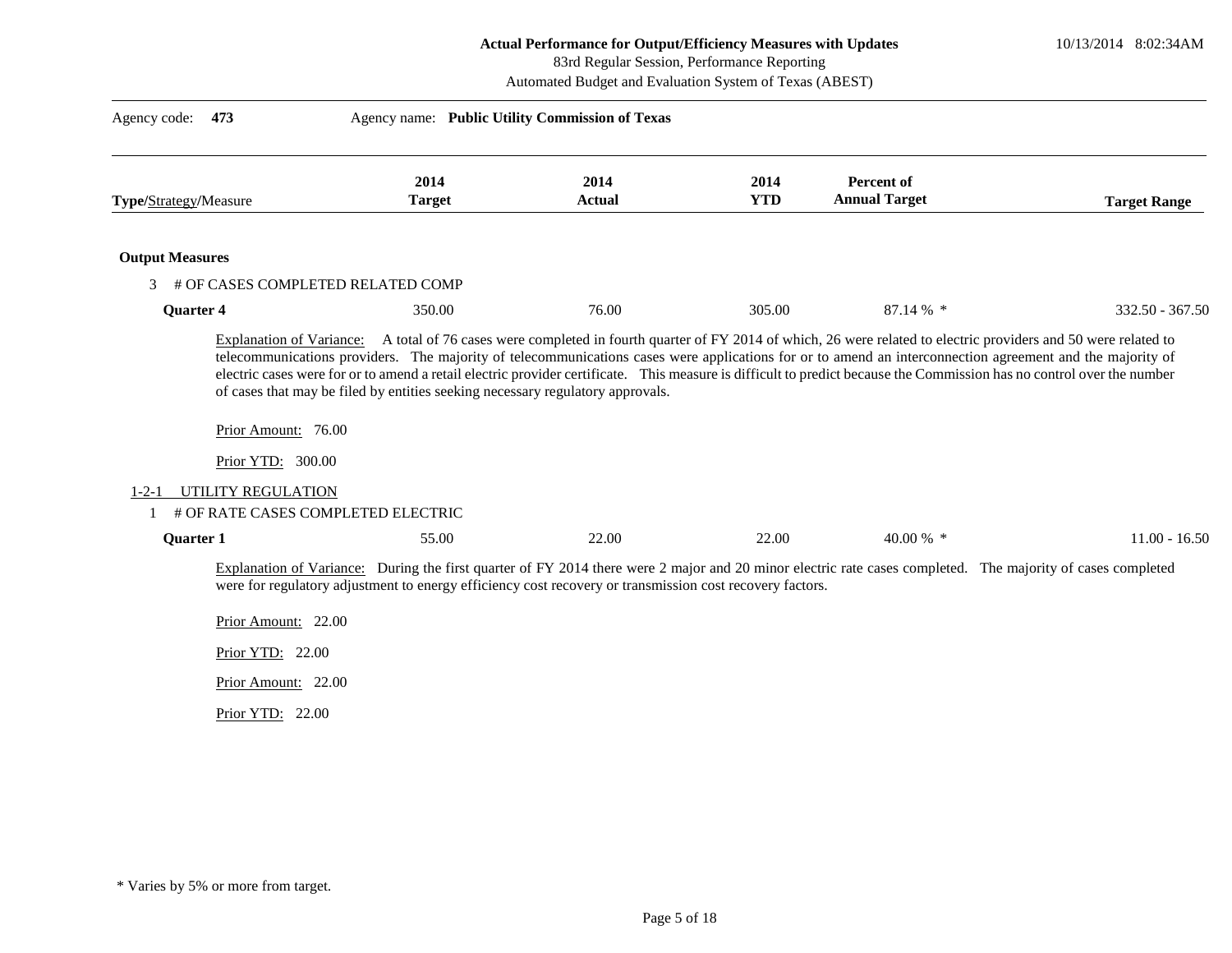10/13/2014 8:02:34AM

83rd Regular Session, Performance Reporting

| Agency code: 473       |                                                                        |                                                          | Agency name: Public Utility Commission of Texas                                                                                 |                    |                                                                                                                                                                                                                                                                                                                                                                                                                                                                                                        |                     |
|------------------------|------------------------------------------------------------------------|----------------------------------------------------------|---------------------------------------------------------------------------------------------------------------------------------|--------------------|--------------------------------------------------------------------------------------------------------------------------------------------------------------------------------------------------------------------------------------------------------------------------------------------------------------------------------------------------------------------------------------------------------------------------------------------------------------------------------------------------------|---------------------|
| Type/Strategy/Measure  |                                                                        | 2014<br><b>Target</b>                                    | 2014<br>Actual                                                                                                                  | 2014<br><b>YTD</b> | Percent of<br><b>Annual Target</b>                                                                                                                                                                                                                                                                                                                                                                                                                                                                     | <b>Target Range</b> |
| <b>Output Measures</b> |                                                                        |                                                          |                                                                                                                                 |                    |                                                                                                                                                                                                                                                                                                                                                                                                                                                                                                        |                     |
|                        | # OF RATE CASES COMPLETED ELECTRIC                                     |                                                          |                                                                                                                                 |                    |                                                                                                                                                                                                                                                                                                                                                                                                                                                                                                        |                     |
| <b>Quarter 2</b>       |                                                                        | 55.00                                                    | 14.00                                                                                                                           | 36.00              | 65.45 % *                                                                                                                                                                                                                                                                                                                                                                                                                                                                                              | $24.75 - 30.25$     |
|                        | Prior Amount: 14.00<br>Prior YTD: 36.00                                |                                                          | were for regulatory adjustment to update transmission cost recovery factors and interim update of wholesale transmission rates. |                    | Explanation of Variance: During the second quarter of FY 2014 there were 1 major and 13 minor electric rate cases completed. The majority of cases completed                                                                                                                                                                                                                                                                                                                                           |                     |
| Quarter 3              |                                                                        | 55.00                                                    | 10.00                                                                                                                           | 46.00              | 83.64 % *                                                                                                                                                                                                                                                                                                                                                                                                                                                                                              | $38.50 - 44.00$     |
|                        | quarter of fiscal year 2014.<br>Prior Amount: 7.00<br>Prior YTD: 43.00 | filed by persons seeking necessary regulatory approvals. |                                                                                                                                 |                    | Explanation of Variance: During the fourth quarter of FY 2014 there were 0 major and 21 minor electric rate cases completed. FY 2014 annual performance of 67<br>rate cases completed exceeded the project target. This measure is difficult to project because the Commission has no control over the number of cases that may be<br>Explanation of Update: End of year detailed review of all remaining open control numbers resulted in three additional cases appropriate for closure in the third |                     |
| <b>Quarter 4</b>       |                                                                        | 55.00                                                    | 21.00                                                                                                                           | 67.00              | 121.82 % *                                                                                                                                                                                                                                                                                                                                                                                                                                                                                             | $52.25 - 57.75$     |
|                        | Prior Amount: 21.00<br>Prior YTD: 64.00                                | filed by persons seeking necessary regulatory approvals. |                                                                                                                                 |                    | Explanation of Variance: During the fourth quarter of FY 2014 there were 0 major and 21 minor electric rate cases completed. FY 2014 annual performance of 67<br>rate cases completed exceeded the project target. This measure is difficult to project because the Commission has no control over the number of cases that may be                                                                                                                                                                     |                     |
| 2                      | # OF RATE CASES COMPLETED TELECOM                                      |                                                          |                                                                                                                                 |                    |                                                                                                                                                                                                                                                                                                                                                                                                                                                                                                        |                     |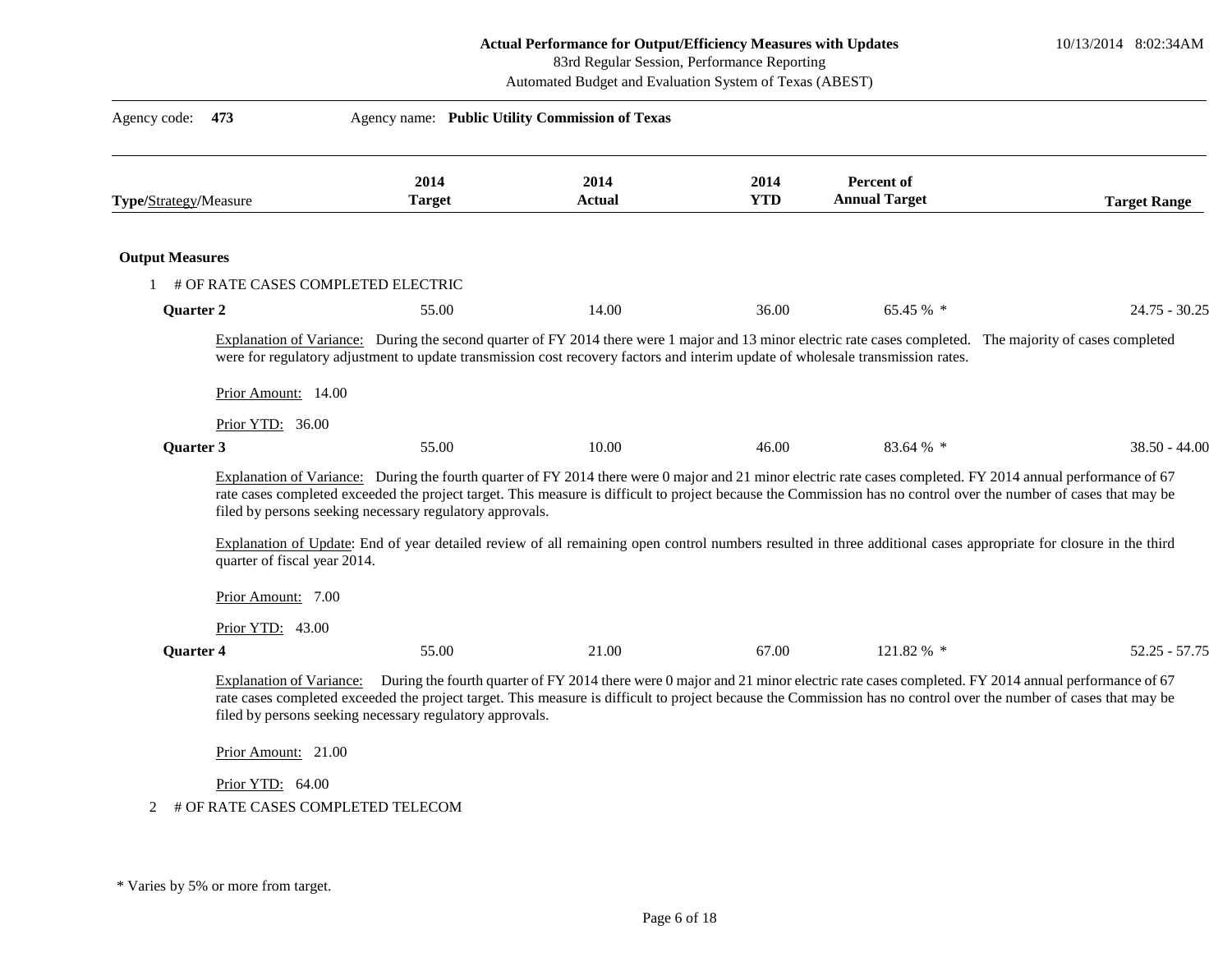10/13/2014 8:02:34AM

## 83rd Regular Session, Performance Reporting

Automated Budget and Evaluation System of Texas (ABEST)

| 473<br>Agency code:                    | Agency name: Public Utility Commission of Texas                                               |                       |                    |                                                                                                                                                                                                                                                                                                                                   |                     |
|----------------------------------------|-----------------------------------------------------------------------------------------------|-----------------------|--------------------|-----------------------------------------------------------------------------------------------------------------------------------------------------------------------------------------------------------------------------------------------------------------------------------------------------------------------------------|---------------------|
| Type/Strategy/Measure                  | 2014<br><b>Target</b>                                                                         | 2014<br><b>Actual</b> | 2014<br><b>YTD</b> | Percent of<br><b>Annual Target</b>                                                                                                                                                                                                                                                                                                | <b>Target Range</b> |
| <b>Output Measures</b>                 |                                                                                               |                       |                    |                                                                                                                                                                                                                                                                                                                                   |                     |
| # OF RATE CASES COMPLETED TELECOM<br>2 |                                                                                               |                       |                    |                                                                                                                                                                                                                                                                                                                                   |                     |
| <b>Ouarter 1</b>                       | 7.00                                                                                          | 2.00                  | 2.00               | 28.57 %                                                                                                                                                                                                                                                                                                                           | $1.40 - 2.10$       |
| <b>Quarter 2</b>                       | 7.00                                                                                          | 4.00                  | 6.00               | 85.71 % *                                                                                                                                                                                                                                                                                                                         | $3.15 - 3.85$       |
|                                        |                                                                                               |                       |                    | Explanation of Variance: The Commission processed four rate cases for regulated telecommunications providers for the second quarter of FY 2014. This<br>measure is difficult to predict because it is dependent, in part, on applications initiated by regulated telecommunications providers for changes in rates.               |                     |
| Quarter 3                              | 7.00                                                                                          | 4.00                  | 10.00              | 142.86 % *                                                                                                                                                                                                                                                                                                                        | $4.90 - 5.60$       |
|                                        |                                                                                               |                       |                    | Explanation of Variance: The Commission processed four rate cases for regulated telecommunications providers for the third quarter of FY 2014. This measure<br>is difficult to predict because it is dependent, in part, on applications initiated by regulated telecommunications providers for changes in rates.                |                     |
| Quarter 4                              | 7.00                                                                                          | 0.00                  | 10.00              | 142.86 % *                                                                                                                                                                                                                                                                                                                        | $6.65 - 7.35$       |
|                                        | part, on applications initiated by related telecommunications providers for changes in rates. |                       |                    | Explanation of Variance: The Commission processed zero rate cases for regulated telecommunications providers for the fourth quarter of FY 2014. The actual<br>year-to-date performance measure of 10 cases completed resulted in a higher outcome than expected. This measure is difficult to predict because it is dependent, in |                     |

## 2-1-1 PROVIDE FACTS ABOUT CHANGES

1 INFO REQUEST RESPONSES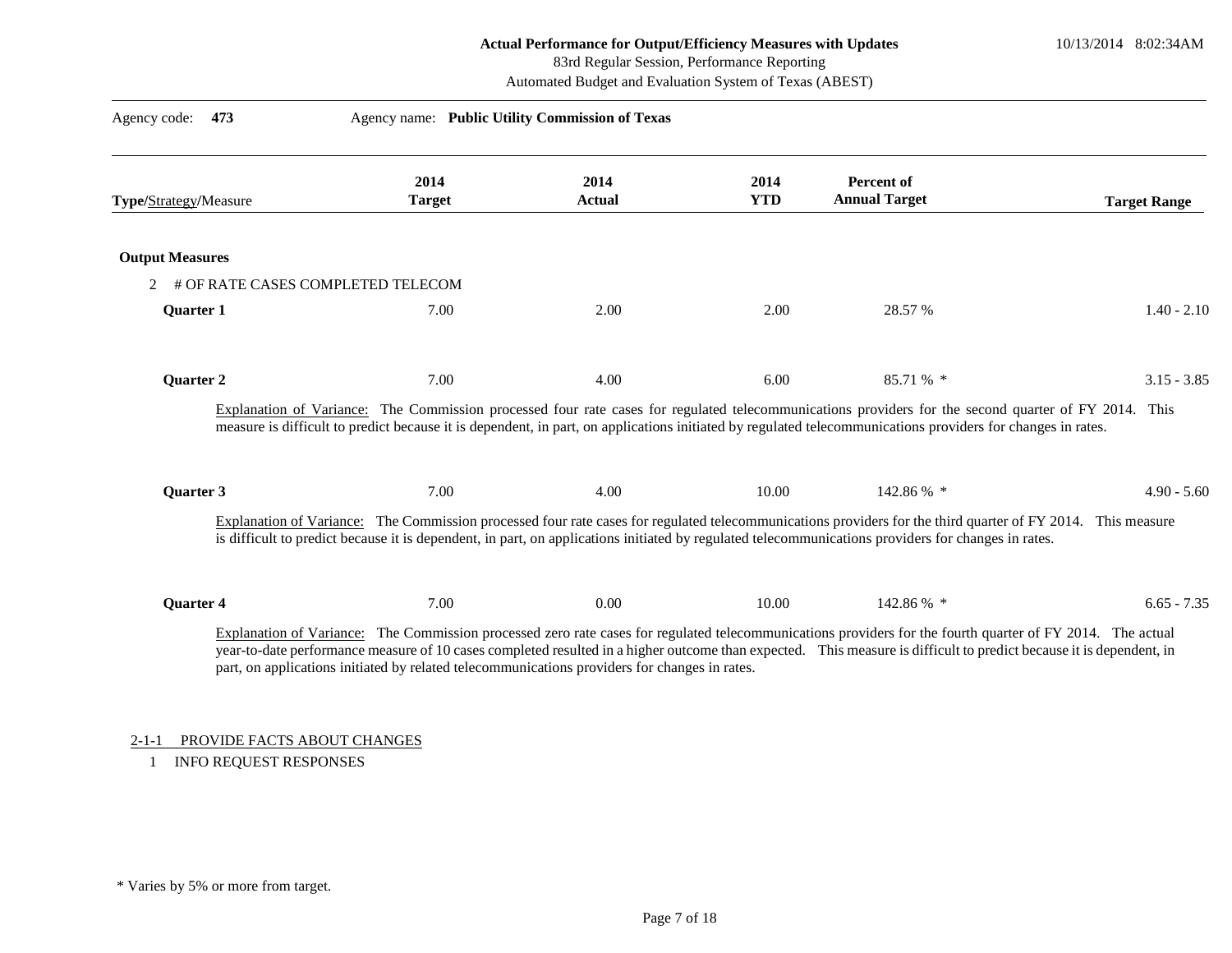10/13/2014 8:02:34AM

83rd Regular Session, Performance Reporting

| Agency code:           | 473                                                                                                                                                                     | Agency name: Public Utility Commission of Texas                                                                                                                                                                |                       |                    |                                                                                                                            |                       |
|------------------------|-------------------------------------------------------------------------------------------------------------------------------------------------------------------------|----------------------------------------------------------------------------------------------------------------------------------------------------------------------------------------------------------------|-----------------------|--------------------|----------------------------------------------------------------------------------------------------------------------------|-----------------------|
| Type/Strategy/Measure  |                                                                                                                                                                         | 2014<br><b>Target</b>                                                                                                                                                                                          | 2014<br><b>Actual</b> | 2014<br><b>YTD</b> | Percent of<br><b>Annual Target</b>                                                                                         | <b>Target Range</b>   |
| <b>Output Measures</b> |                                                                                                                                                                         |                                                                                                                                                                                                                |                       |                    |                                                                                                                            |                       |
|                        | <b>INFO REQUEST RESPONSES</b>                                                                                                                                           |                                                                                                                                                                                                                |                       |                    |                                                                                                                            |                       |
| Quarter 1              |                                                                                                                                                                         | 75,000.00                                                                                                                                                                                                      | 17,336.00             | 17,336.00          | 23.11 %                                                                                                                    | 15,000.00 - 22,500.00 |
|                        | Prior Amount: 17,333.00<br>Prior YTD: 17,333.00<br>Prior Amount: 17,336.00<br>Prior YTD: 17,336.00                                                                      | Prior Explanation of Update: Corrections made in the complaints database by the complaints resolution staff has resulted in the change in the number of<br>Information Requests closed for this quarter.       |                       |                    |                                                                                                                            |                       |
| Quarter 2              |                                                                                                                                                                         | 75,000.00                                                                                                                                                                                                      | 18,441.00             | 35,777.00          | 47.70 %                                                                                                                    | 33,750.00 - 41,250.00 |
|                        | Requests closed for this quarter.<br>Prior Amount: 18,438.00<br>Prior YTD: 35,771.00<br>Prior Amount: 18,441.00<br>Prior YTD: 35,777.00<br>Prior Explanation of Update: | Explanation of Update: Corrections made in the complaints database by the complaints resolution staff has resulted in the change in the number of Information<br>Information Requests closed for this quarter. |                       |                    | Corrections made in the complaints database by the complaints resolution staff has resulted in the change in the number of |                       |

<sup>\*</sup> Varies by 5% or more from target.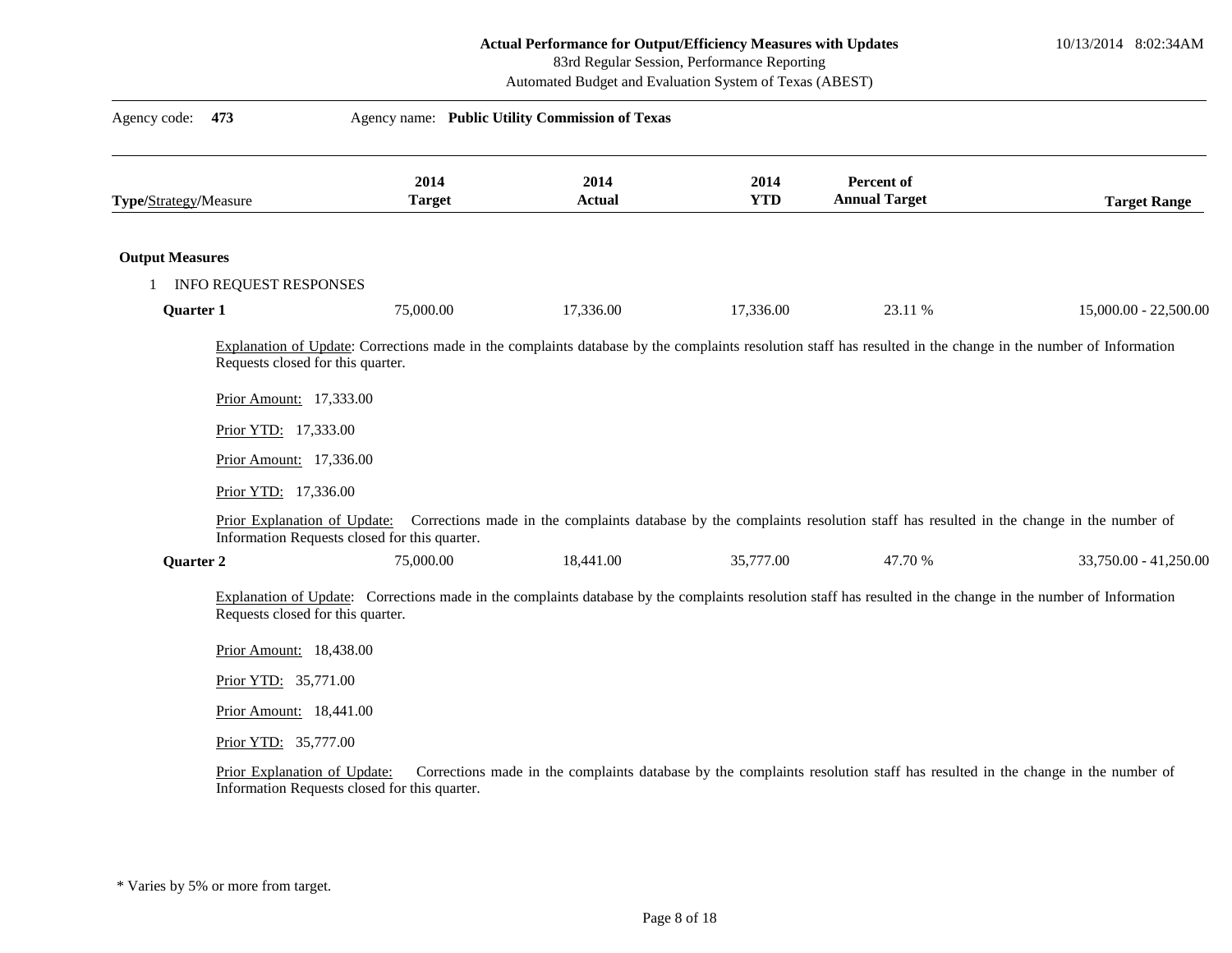10/13/2014 8:02:34AM

### 83rd Regular Session, Performance Reporting

| Agency code:<br>473                                                 |                                                                                                                                                                                                    | Agency name: Public Utility Commission of Texas |                    |                                           |                       |
|---------------------------------------------------------------------|----------------------------------------------------------------------------------------------------------------------------------------------------------------------------------------------------|-------------------------------------------------|--------------------|-------------------------------------------|-----------------------|
| Type/Strategy/Measure                                               | 2014<br><b>Target</b>                                                                                                                                                                              | 2014<br><b>Actual</b>                           | 2014<br><b>YTD</b> | <b>Percent of</b><br><b>Annual Target</b> | <b>Target Range</b>   |
| <b>Output Measures</b>                                              |                                                                                                                                                                                                    |                                                 |                    |                                           |                       |
| INFO REQUEST RESPONSES                                              |                                                                                                                                                                                                    |                                                 |                    |                                           |                       |
| Quarter 3                                                           | 75,000.00                                                                                                                                                                                          | 18,503.00                                       | 54,280.00          | 72.37 %                                   | 52,500.00 - 60,000.00 |
| Prior Amount: 18,502.00                                             | Explanation of Update: Corrections made in the complaints database by the complaints resolution staff has resulted in the change in the number of Information<br>Requests closed for this quarter. |                                                 |                    |                                           |                       |
| Prior YTD: 54,273.00                                                |                                                                                                                                                                                                    |                                                 |                    |                                           |                       |
| Quarter 4                                                           | 75,000.00                                                                                                                                                                                          | 18,895.00                                       | 73,175.00          | 97.57 %                                   | 71,250.00 - 78,750.00 |
| Prior Amount: 18,895.00                                             |                                                                                                                                                                                                    |                                                 |                    |                                           |                       |
| Prior YTD: 73,168.00                                                |                                                                                                                                                                                                    |                                                 |                    |                                           |                       |
| <b>ASSIST CUSTOMERS</b><br>$2 - 2 - 1$<br># OF COMPLAINTS CONCLUDED |                                                                                                                                                                                                    |                                                 |                    |                                           |                       |

<sup>\*</sup> Varies by 5% or more from target.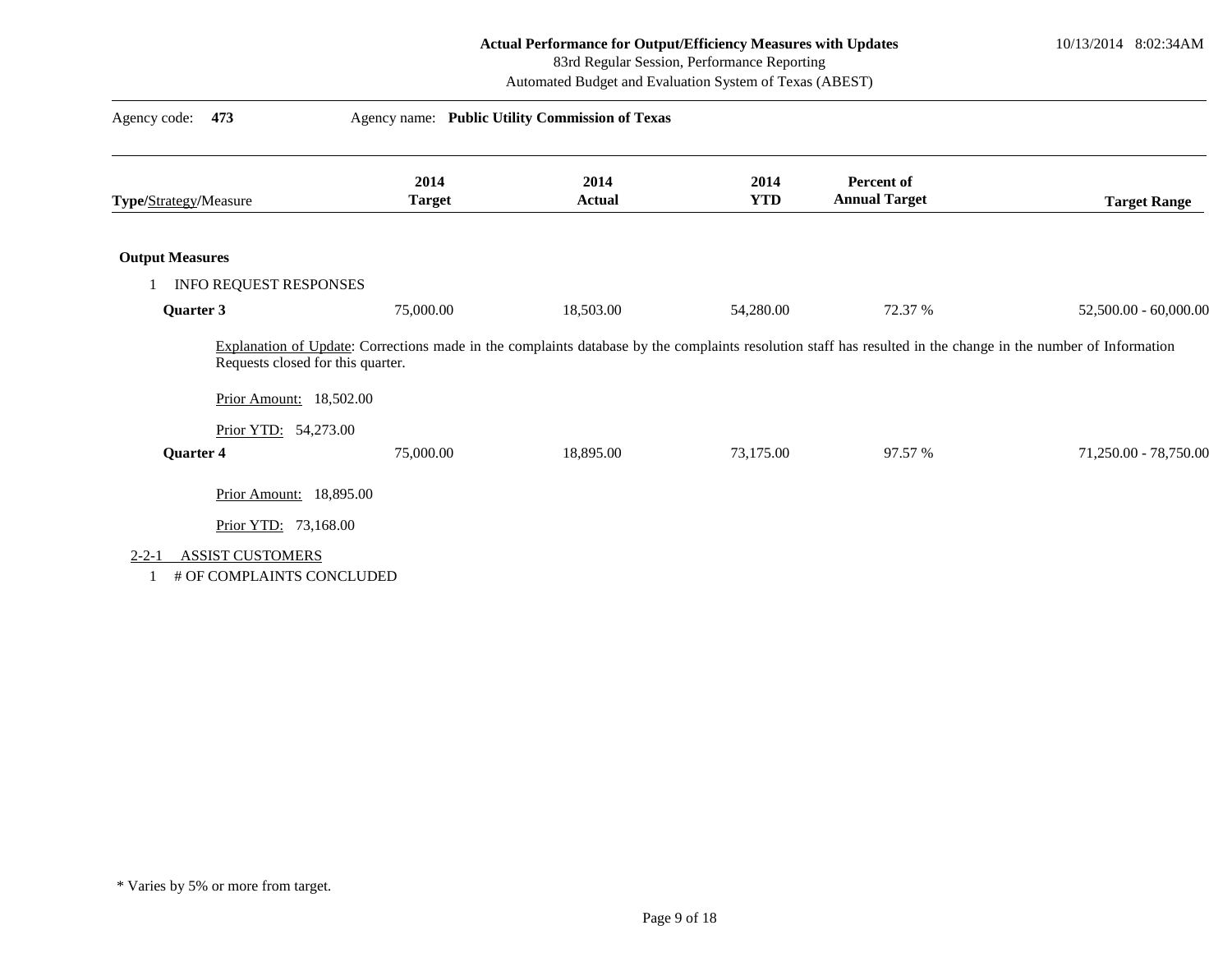10/13/2014 8:02:34AM

#### 83rd Regular Session, Performance Reporting

|                        |                                               |                                                                     | Automated Budget and Evaluation System of Texas (ABEST) |                    |                                                                                                                                                                                                                                                                                                                                                                                                                                                                                   |                       |
|------------------------|-----------------------------------------------|---------------------------------------------------------------------|---------------------------------------------------------|--------------------|-----------------------------------------------------------------------------------------------------------------------------------------------------------------------------------------------------------------------------------------------------------------------------------------------------------------------------------------------------------------------------------------------------------------------------------------------------------------------------------|-----------------------|
| Agency code:           | 473                                           |                                                                     | Agency name: Public Utility Commission of Texas         |                    |                                                                                                                                                                                                                                                                                                                                                                                                                                                                                   |                       |
| Type/Strategy/Measure  |                                               | 2014<br><b>Target</b>                                               | 2014<br><b>Actual</b>                                   | 2014<br><b>YTD</b> | Percent of<br><b>Annual Target</b>                                                                                                                                                                                                                                                                                                                                                                                                                                                | <b>Target Range</b>   |
| <b>Output Measures</b> |                                               |                                                                     |                                                         |                    |                                                                                                                                                                                                                                                                                                                                                                                                                                                                                   |                       |
|                        |                                               | # OF COMPLAINTS CONCLUDED                                           |                                                         |                    |                                                                                                                                                                                                                                                                                                                                                                                                                                                                                   |                       |
| Quarter 1              |                                               | 12,000.00                                                           | 2,209.00                                                | 2,209.00           | 18.41 % *                                                                                                                                                                                                                                                                                                                                                                                                                                                                         | $2,400.00 - 3,600.00$ |
|                        | Explanation of Variance:<br>for this quarter. | complaints filed by utility customers.                              |                                                         |                    | As reflected in the definition of this measure, the investigation of a complaint is concluded when the commission notifies the<br>complaintant with an explanation of the investigation and the final disposition of the complaint. This measure is difficult to project because it is based completely on<br>Explanation of Update: Corrections made in the complaints database by the complaints resolution staff has resulted in the change in the number of complaints closed |                       |
|                        | Prior Amount: 2,209.00                        |                                                                     |                                                         |                    |                                                                                                                                                                                                                                                                                                                                                                                                                                                                                   |                       |
|                        | Prior YTD: 2,209.00                           |                                                                     |                                                         |                    |                                                                                                                                                                                                                                                                                                                                                                                                                                                                                   |                       |
|                        |                                               | Prior Explanation of Update:<br>complaints closed for this quarter. |                                                         |                    | Corrections made in the complaints database by the complaints resolution staff has resulted in the change in the number of                                                                                                                                                                                                                                                                                                                                                        |                       |
|                        | Prior Amount: 2,211.00                        |                                                                     |                                                         |                    |                                                                                                                                                                                                                                                                                                                                                                                                                                                                                   |                       |
|                        | Prior YTD: 2,211.00                           |                                                                     |                                                         |                    |                                                                                                                                                                                                                                                                                                                                                                                                                                                                                   |                       |
|                        |                                               |                                                                     |                                                         |                    |                                                                                                                                                                                                                                                                                                                                                                                                                                                                                   |                       |
|                        |                                               |                                                                     |                                                         |                    |                                                                                                                                                                                                                                                                                                                                                                                                                                                                                   |                       |
|                        |                                               |                                                                     |                                                         |                    |                                                                                                                                                                                                                                                                                                                                                                                                                                                                                   |                       |
|                        |                                               |                                                                     |                                                         |                    |                                                                                                                                                                                                                                                                                                                                                                                                                                                                                   |                       |
|                        |                                               |                                                                     |                                                         |                    |                                                                                                                                                                                                                                                                                                                                                                                                                                                                                   |                       |
|                        |                                               |                                                                     |                                                         |                    |                                                                                                                                                                                                                                                                                                                                                                                                                                                                                   |                       |
|                        |                                               |                                                                     |                                                         |                    |                                                                                                                                                                                                                                                                                                                                                                                                                                                                                   |                       |

<sup>\*</sup> Varies by 5% or more from target.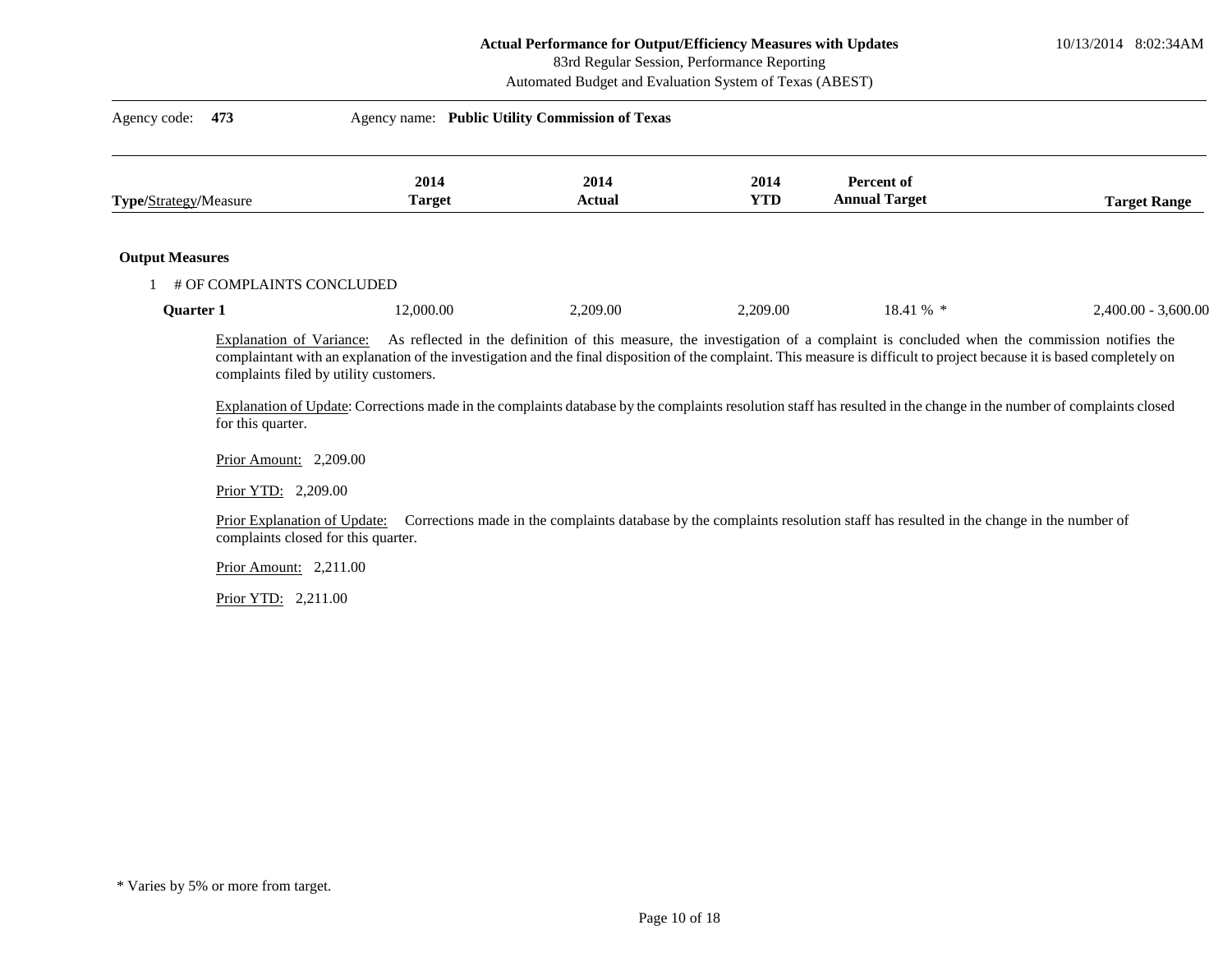10/13/2014 8:02:34AM

## 83rd Regular Session, Performance Reporting

Automated Budget and Evaluation System of Texas (ABEST)

| Agency code:                 | 473                                                                                                                      | Agency name: Public Utility Commission of Texas                                                                                                                                                                                                                                                                                                                                                                                                                                                                                                                                            |                |                    |                                                                                                                                |                       |
|------------------------------|--------------------------------------------------------------------------------------------------------------------------|--------------------------------------------------------------------------------------------------------------------------------------------------------------------------------------------------------------------------------------------------------------------------------------------------------------------------------------------------------------------------------------------------------------------------------------------------------------------------------------------------------------------------------------------------------------------------------------------|----------------|--------------------|--------------------------------------------------------------------------------------------------------------------------------|-----------------------|
| <b>Type/Strategy/Measure</b> |                                                                                                                          | 2014<br><b>Target</b>                                                                                                                                                                                                                                                                                                                                                                                                                                                                                                                                                                      | 2014<br>Actual | 2014<br><b>YTD</b> | Percent of<br><b>Annual Target</b>                                                                                             | <b>Target Range</b>   |
| <b>Output Measures</b>       |                                                                                                                          |                                                                                                                                                                                                                                                                                                                                                                                                                                                                                                                                                                                            |                |                    |                                                                                                                                |                       |
|                              | # OF COMPLAINTS CONCLUDED                                                                                                |                                                                                                                                                                                                                                                                                                                                                                                                                                                                                                                                                                                            |                |                    |                                                                                                                                |                       |
| Quarter 2                    |                                                                                                                          | 12,000.00                                                                                                                                                                                                                                                                                                                                                                                                                                                                                                                                                                                  | 2,016.00       | 4,225.00           | 35.21 % *                                                                                                                      | $5,400.00 - 6,600.00$ |
|                              | Explanation of Variance:<br>for this quarter.<br>Prior Amount: 2,016.00<br>Prior YTD: 4,225.00<br>Prior Amount: 2,020.00 | complainant with an explanation of the investigation and the final disposition of the complaint. This measure is difficult to project because it is based completely on<br>complaints filed by utility customers.<br>Explanation of Update: Corrections made in the complaints database by the complaints resolution staff has resulted in the change in the number of complaints closed<br>Prior Explanation of Update: Corrections made in the complaints database by the complaints resolution staff has resulted in the change in the number of<br>complaints closed for this quarter. |                |                    | As reflected in the definition of this measure, the investigation of a complaint is concluded when the Commission notifies the |                       |
|                              | Prior YTD: 4,231.00                                                                                                      |                                                                                                                                                                                                                                                                                                                                                                                                                                                                                                                                                                                            |                |                    |                                                                                                                                |                       |
| Quarter 3                    |                                                                                                                          | 12,000.00                                                                                                                                                                                                                                                                                                                                                                                                                                                                                                                                                                                  | 2,624.00       | 6,849.00           | 57.08 % *                                                                                                                      | $8,400.00 - 9,600.00$ |
|                              | Explanation of Variance:<br>for this quarter.                                                                            | complainant with an explanation of the investigation and the final disposition of the complaint. High bills and usage might have contributed to the increased number<br>of complaints concluded, in addition to two electric companies changing their billing platform. This measure is difficult to project because it is based completely on<br>complaints filed by utility customers.<br>Explanation of Update: Corrections made in the complaints database by the complaints resolution staff has resulted in the change in the number of complaints closed                            |                |                    | As reflected in the definition of this measure, the investigation of a complaint is concluded when the Commission notifies the |                       |
|                              | Prior Amount: 2,625.00                                                                                                   |                                                                                                                                                                                                                                                                                                                                                                                                                                                                                                                                                                                            |                |                    |                                                                                                                                |                       |

Prior YTD: 6,856.00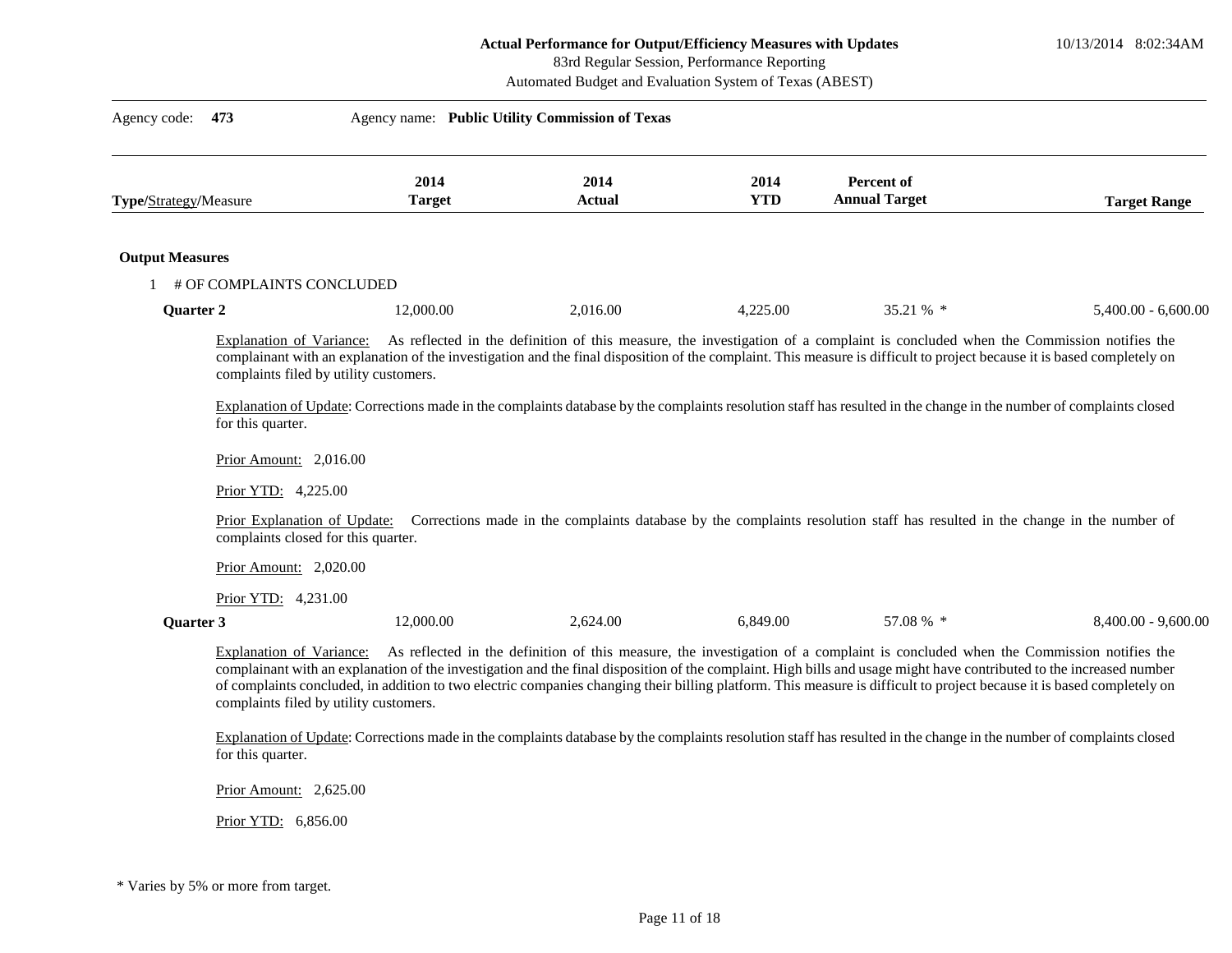10/13/2014 8:02:34AM

| Agency code:<br>473                                                                           | Agency name: Public Utility Commission of Texas                  |                       |                    |                                                                                                                                                                                                                                                                                                                                                                                                                                                                                                                    |                         |
|-----------------------------------------------------------------------------------------------|------------------------------------------------------------------|-----------------------|--------------------|--------------------------------------------------------------------------------------------------------------------------------------------------------------------------------------------------------------------------------------------------------------------------------------------------------------------------------------------------------------------------------------------------------------------------------------------------------------------------------------------------------------------|-------------------------|
| <b>Type/Strategy/Measure</b>                                                                  | 2014<br><b>Target</b>                                            | 2014<br><b>Actual</b> | 2014<br><b>YTD</b> | Percent of<br><b>Annual Target</b>                                                                                                                                                                                                                                                                                                                                                                                                                                                                                 | <b>Target Range</b>     |
| <b>Output Measures</b>                                                                        |                                                                  |                       |                    |                                                                                                                                                                                                                                                                                                                                                                                                                                                                                                                    |                         |
| # OF COMPLAINTS CONCLUDED                                                                     |                                                                  |                       |                    |                                                                                                                                                                                                                                                                                                                                                                                                                                                                                                                    |                         |
| Quarter 4                                                                                     | 12,000.00                                                        | 2,124.00              | 8,973.00           | 74.78 % *                                                                                                                                                                                                                                                                                                                                                                                                                                                                                                          | $11,400.00 - 12,600.00$ |
| Prior Amount: $2,124.00$                                                                      |                                                                  |                       |                    | complainant with an explanation of the investigation and the final disposition of the complaint. High bills and usage might have contributed to the increased number<br>of complaints concluded. This measure is difficult to project because it is based completely on complaints filed by utility customers.                                                                                                                                                                                                     |                         |
| Prior YTD: 8,980.00<br><b>Efficiency Measures</b><br><b>MARKET COMPETITION</b><br>$1 - 1 - 1$ |                                                                  |                       |                    |                                                                                                                                                                                                                                                                                                                                                                                                                                                                                                                    |                         |
| <b>AVERAGE DAYS/COA &amp; SPCOA</b><br>1                                                      |                                                                  |                       |                    |                                                                                                                                                                                                                                                                                                                                                                                                                                                                                                                    |                         |
| Quarter 1                                                                                     | 38.00<br>process most applications within the projected 38 days. | 58.00                 | 58.00              | 152.63 % *<br>Explanation of Variance: The commission processed two COA and 14 SPCOA dockets for the first quarter of FY 2014. No dockets were processed within the<br>targeted 38 days. However, all dockets, except two were processed no later than the 60th day, as required by the Public Utility Regulatory Act. The two exceptions<br>were due to unopposed motions for abatement. Due to Texas Register publication requirements, as well as review of the application for sufficiency, it is difficult to | $36.10 - 39.90$         |

publication requirements as well as review of the applications for sufficiency, it is difficult to process most applications within the projected 38 days.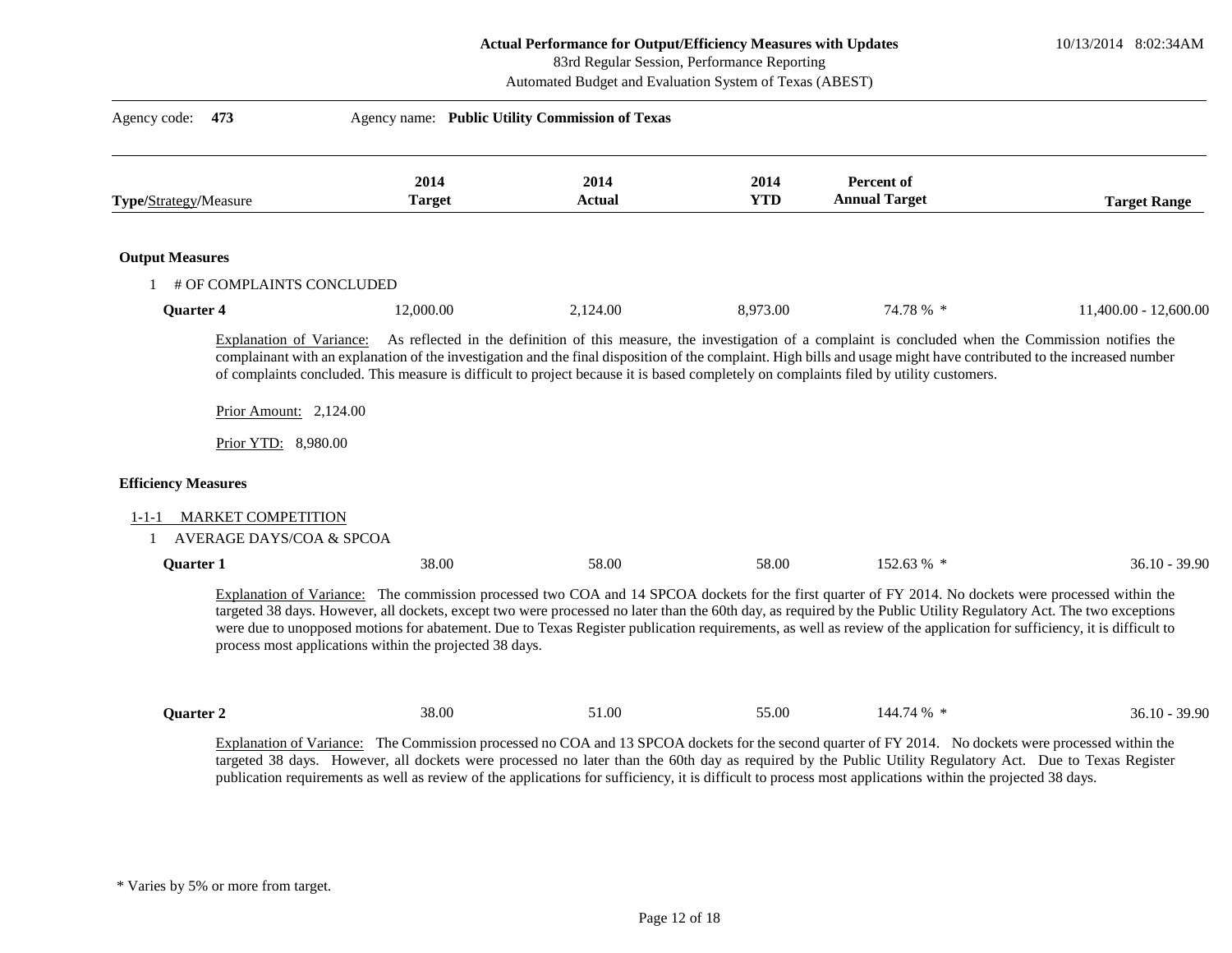10/13/2014 8:02:34AM

#### 83rd Regular Session, Performance Reporting

| Agency code:<br>473               | Agency name: Public Utility Commission of Texas                                                                                                                                                                                                                                                                                                                                                                                                                                                                                                                                            |                |                    |                                    |                     |
|-----------------------------------|--------------------------------------------------------------------------------------------------------------------------------------------------------------------------------------------------------------------------------------------------------------------------------------------------------------------------------------------------------------------------------------------------------------------------------------------------------------------------------------------------------------------------------------------------------------------------------------------|----------------|--------------------|------------------------------------|---------------------|
| <b>Type/Strategy/Measure</b>      | 2014<br><b>Target</b>                                                                                                                                                                                                                                                                                                                                                                                                                                                                                                                                                                      | 2014<br>Actual | 2014<br><b>YTD</b> | Percent of<br><b>Annual Target</b> | <b>Target Range</b> |
| <b>Efficiency Measures</b>        |                                                                                                                                                                                                                                                                                                                                                                                                                                                                                                                                                                                            |                |                    |                                    |                     |
| AVERAGE DAYS/COA & SPCOA          |                                                                                                                                                                                                                                                                                                                                                                                                                                                                                                                                                                                            |                |                    |                                    |                     |
| Quarter 3                         | 38.00                                                                                                                                                                                                                                                                                                                                                                                                                                                                                                                                                                                      | 39.00          | 49.00              | 128.95 % *                         | $36.10 - 39.90$     |
| <b>Ouarter 4</b>                  | 38.00                                                                                                                                                                                                                                                                                                                                                                                                                                                                                                                                                                                      | 44.00          | 48.00              | 126.32 % *                         | $36.10 - 39.90$     |
|                                   | Explanation of Variance: The Commission processed 10 SPCOA and zero COA dockets for the fourth quarter of 2014. Four dockets were processed within the<br>target period of 38 days. The average of all dockets, except one, was a processing time of no later than 60 days as required by the Public Utility Regulatory Act.<br>The only exception was due to an applicant's request for extension. Due to Texas Register publication requirements as well as review of applications for<br>sufficiency, it is difficult to process most applications within the target period of 38 days. |                |                    |                                    |                     |
| UTILITY REGULATION<br>$1 - 2 - 1$ |                                                                                                                                                                                                                                                                                                                                                                                                                                                                                                                                                                                            |                |                    |                                    |                     |
|                                   | AVG DAYS PROCESS RATE CASE FOR TDU                                                                                                                                                                                                                                                                                                                                                                                                                                                                                                                                                         |                |                    |                                    |                     |
| Quarter 1                         | 200.00                                                                                                                                                                                                                                                                                                                                                                                                                                                                                                                                                                                     | 305.00         | 305.00             | 152.50 % *                         | 190.00 - 210.00     |
|                                   | Explanation of Variance: This measure reflects the average number of days to complete major electric rate cases for a Transmission and Distribution Utility<br>(TDU). Two major electric rate cases that fit the definition of a TDU were completed within the first quarter of FY 2014. One proceeding had a hearing on the<br>merits that lasted 10 days and the other proceeding required a more extensive review.                                                                                                                                                                      |                |                    |                                    |                     |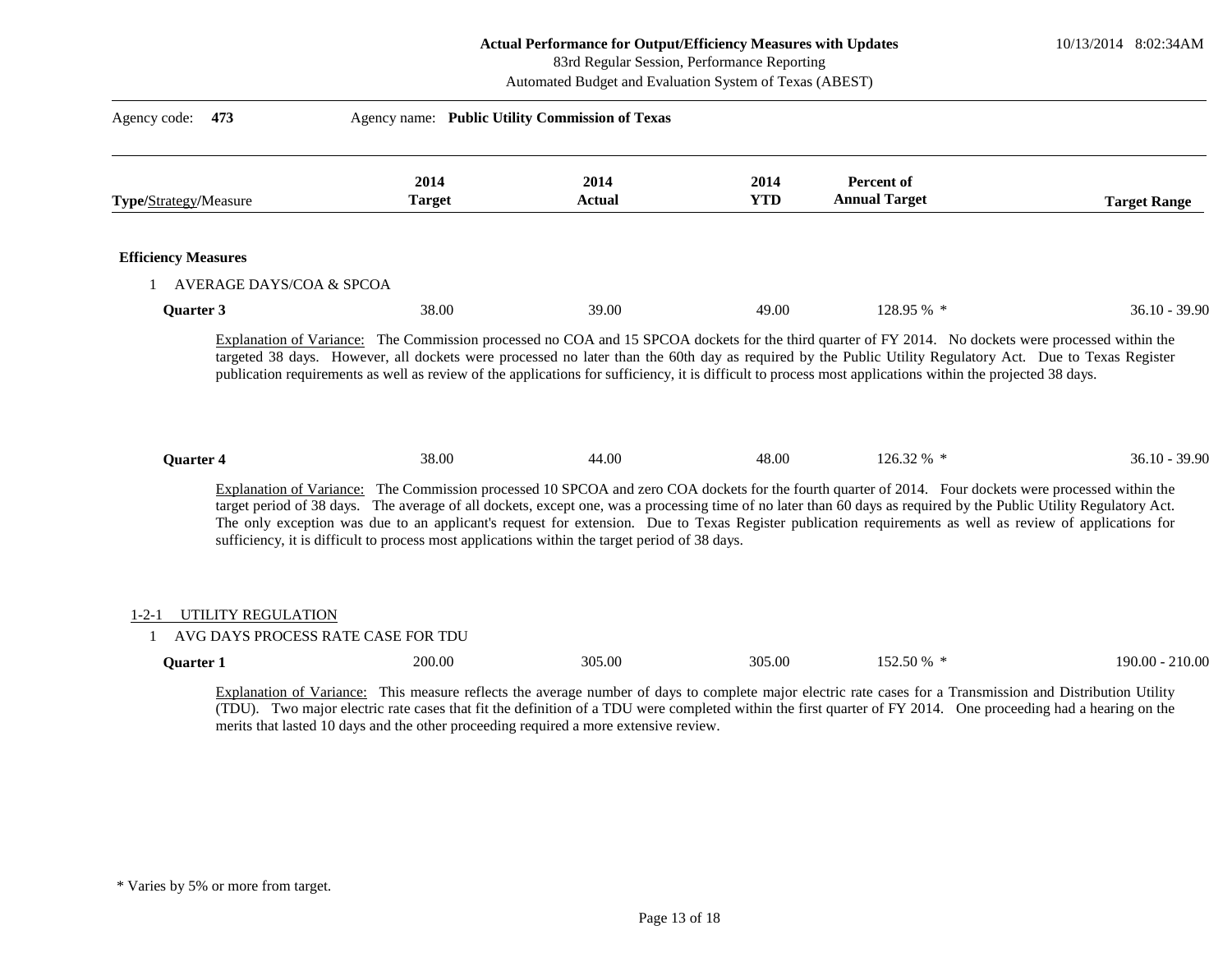10/13/2014 8:02:34AM

|                            |                             |                                              |                                                                                                                                                                    | 83rd Regular Session, Performance Reporting<br>Automated Budget and Evaluation System of Texas (ABEST) |                                    |                                                                                                                                                                                                                                                                                                                                                                                                                                                                                                         |
|----------------------------|-----------------------------|----------------------------------------------|--------------------------------------------------------------------------------------------------------------------------------------------------------------------|--------------------------------------------------------------------------------------------------------|------------------------------------|---------------------------------------------------------------------------------------------------------------------------------------------------------------------------------------------------------------------------------------------------------------------------------------------------------------------------------------------------------------------------------------------------------------------------------------------------------------------------------------------------------|
| Agency code: 473           |                             |                                              | Agency name: Public Utility Commission of Texas                                                                                                                    |                                                                                                        |                                    |                                                                                                                                                                                                                                                                                                                                                                                                                                                                                                         |
| Type/Strategy/Measure      |                             | 2014<br><b>Target</b>                        | 2014<br><b>Actual</b>                                                                                                                                              | 2014<br><b>YTD</b>                                                                                     | Percent of<br><b>Annual Target</b> | <b>Target Range</b>                                                                                                                                                                                                                                                                                                                                                                                                                                                                                     |
| <b>Efficiency Measures</b> |                             |                                              |                                                                                                                                                                    |                                                                                                        |                                    |                                                                                                                                                                                                                                                                                                                                                                                                                                                                                                         |
| Quarter 2                  |                             | AVG DAYS PROCESS RATE CASE FOR TDU<br>200.00 | 261.00                                                                                                                                                             | 290.00                                                                                                 | 145.00 % *                         | 190.00 - 210.00                                                                                                                                                                                                                                                                                                                                                                                                                                                                                         |
| <b>Quarter 3</b>           | stipulation of all parties. | 200.00                                       | 263.00                                                                                                                                                             | 283.00                                                                                                 | 141.50 % *                         | of Administrative Hearings for commencement of a hearing on the merits including extensive pre-trial preparation. The docket was subsequently settled per<br>$190.00 - 210.00$                                                                                                                                                                                                                                                                                                                          |
|                            | of all parties.             |                                              | Explanation of Variance: This measure reflects the average number of days to complete major electric rate cases for a transmission and distribution utility (TDU). |                                                                                                        |                                    | One major electric rate case that fits the definition of a TDU was completed within the third quarter of FY 2014. The proceeding was referred to the State Office of<br>Administrative Hearings for commencement of a hearing on the merits including extensive pre-trial preparation. The docket was subsequently settled per stipulation                                                                                                                                                              |
| <b>Ouarter 4</b>           |                             | 200.00                                       | 0.00                                                                                                                                                               | 283.25                                                                                                 | $141.63\%$ *                       | $190.00 - 210.00$                                                                                                                                                                                                                                                                                                                                                                                                                                                                                       |
|                            | variable.                   |                                              | Explanation of Variance: This measure reflects the average number of days to complete major electric rate cases for a transmission and distribution utility (TDU). |                                                                                                        |                                    | There were zero major electric rate cases for approval for transmission and distribution utilities completed within the fourth quarter. Year to Date performance<br>includes four major electric cases involving a transmission and distribution utility completed throughout FY 2014. The Year to Date average number of days is<br>283.25 days. This measure is difficult to project because the processing time for rate cases depends on the complexity of the issues in each case, which is highly |

#### 2-1-1 PROVIDE FACTS ABOUT CHANGES

1 % INFO ELECTRONIC DISTRIBUTION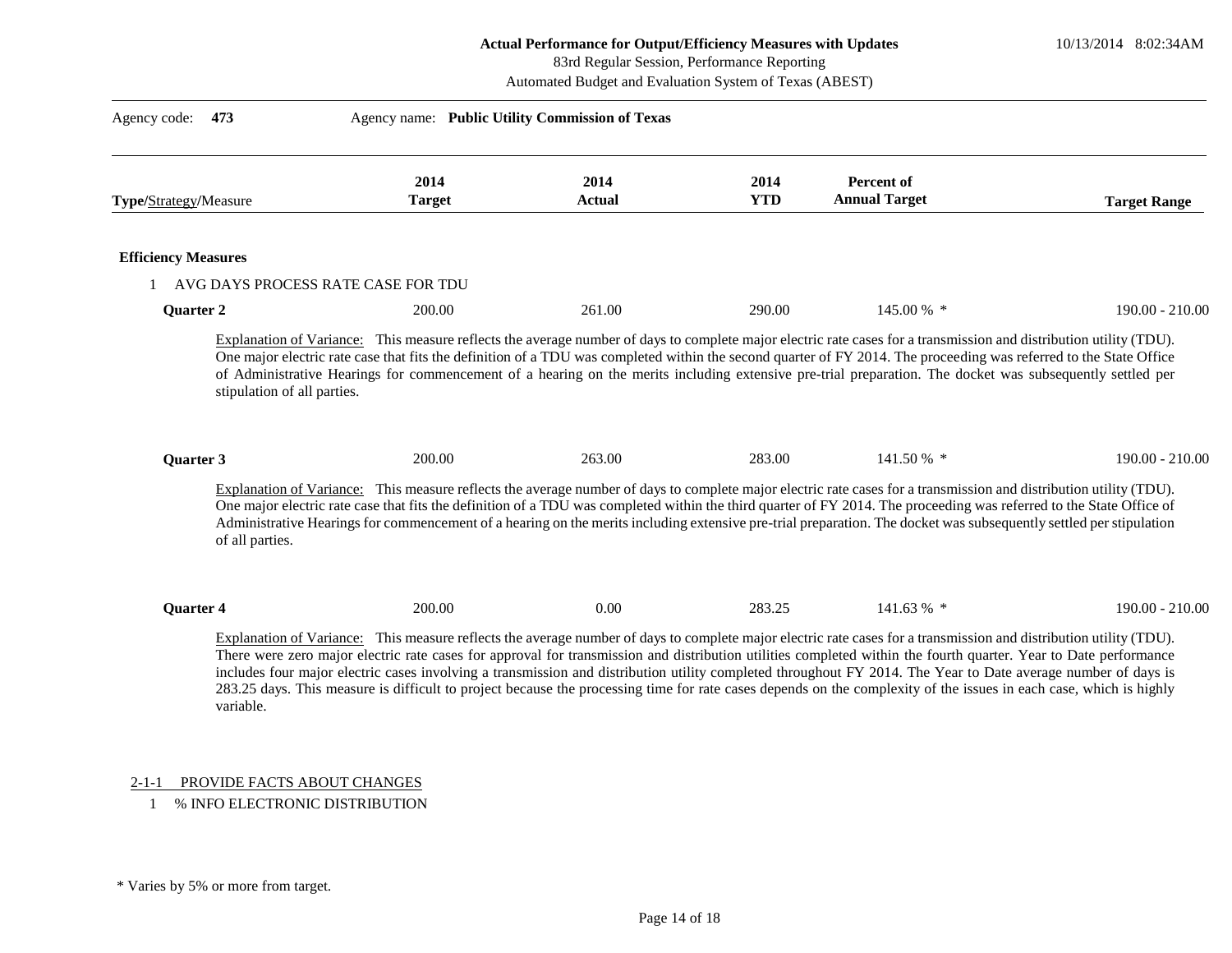10/13/2014 8:02:34AM

#### 83rd Regular Session, Performance Reporting

Automated Budget and Evaluation System of Texas (ABEST)

| Agency code: 473                |                       |                |                    |                                                                                                                                                                                                                                                      |                     |
|---------------------------------|-----------------------|----------------|--------------------|------------------------------------------------------------------------------------------------------------------------------------------------------------------------------------------------------------------------------------------------------|---------------------|
| <b>Type/Strategy/Measure</b>    | 2014<br><b>Target</b> | 2014<br>Actual | 2014<br><b>YTD</b> | Percent of<br><b>Annual Target</b>                                                                                                                                                                                                                   | <b>Target Range</b> |
| <b>Efficiency Measures</b>      |                       |                |                    |                                                                                                                                                                                                                                                      |                     |
| % INFO ELECTRONIC DISTRIBUTION  |                       |                |                    |                                                                                                                                                                                                                                                      |                     |
| <b>Ouarter 1</b>                | 80.00 %               | 6.75 %         | 6.75%              | $8.44\%$ *                                                                                                                                                                                                                                           | $76.00 - 84.00$     |
| <b>Explanation of Variance:</b> |                       |                |                    | The Information and Education section of the Public Utility Commission (commission) is in a transition period regarding the posting of<br>للناقا والمتحدث والمستقرق والمتحدث والمتحدث والمتحدث والمتحدث والمتحدث والمتحدث والمتحدث والمتحدث والمتحدث |                     |

information products on our public website. The PUC's Power to Choose website was redesigned in July of 2013. The commission conducted a usability study for the Power to Choose website and found that customers were not interested in downloading information, but were more interested in shopping for a new provider. Customers have shown little to no concern regarding the fact that our "Fact Sheets" are no longer available for download. The commission is currently in the process of getting all information materials posted and available for download on our website. We are also working on making our information products more visible on the commission's public website. There have also been some technical issues regarding how information product downloads are counted for reporting purposes. Our IT Staff is continuing to work on a solution to log hits for publications in the website's new format.

Explanation of Update: The incorrect percentages that were previously entered were based on an annual target of 75% instead of 80%. The worksheet used to calculate the percentages for this measure has been updated to reflect the correct annual target of 80%.

Prior Amount: 9.00

Prior YTD: 9.00

#### **Quarter 2** 80.00 % 80.00 % 93.07 % 89.29 % 111.61 % \* 76.00 - 84.00

Explanation of Variance: Beginning July 2013, the Commission launched a new powertochoose.com website in English and Spanish. At that time the Commission's web log analyzing software could no longer log website hits for the new Power-to-Choose website. In December 2013, the agency was able to find a solution to log hits in the website's new format and this boosted the agency's ability accurately record information products distributed electronically. Increased traffic to the Power-to-Choose website in the second quarter resulted in exceeding the target for this measure.

<sup>\*</sup> Varies by 5% or more from target.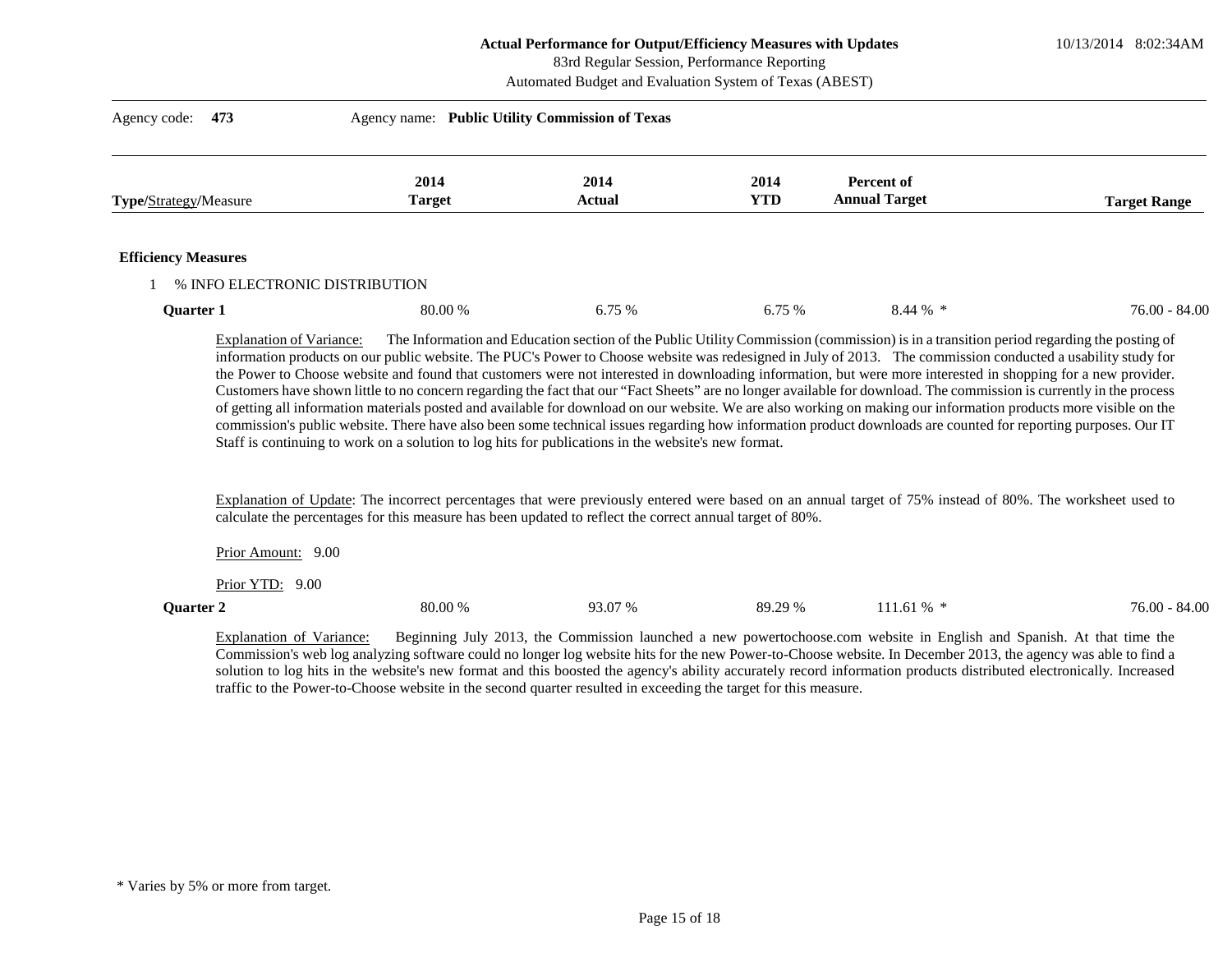10/13/2014 8:02:34AM

| 83rd Regular Session, Performance Reporting<br>Automated Budget and Evaluation System of Texas (ABEST) |                                          |                                                                                                                      |                    |                                    |                                                                                                                                                                                                                                                                                                                                            |  |
|--------------------------------------------------------------------------------------------------------|------------------------------------------|----------------------------------------------------------------------------------------------------------------------|--------------------|------------------------------------|--------------------------------------------------------------------------------------------------------------------------------------------------------------------------------------------------------------------------------------------------------------------------------------------------------------------------------------------|--|
| Agency code:<br>473                                                                                    |                                          | Agency name: Public Utility Commission of Texas                                                                      |                    |                                    |                                                                                                                                                                                                                                                                                                                                            |  |
| Type/Strategy/Measure                                                                                  | 2014<br><b>Target</b>                    | 2014<br><b>Actual</b>                                                                                                | 2014<br><b>YTD</b> | Percent of<br><b>Annual Target</b> | <b>Target Range</b>                                                                                                                                                                                                                                                                                                                        |  |
| <b>Efficiency Measures</b>                                                                             |                                          |                                                                                                                      |                    |                                    |                                                                                                                                                                                                                                                                                                                                            |  |
|                                                                                                        | % INFO ELECTRONIC DISTRIBUTION           |                                                                                                                      |                    |                                    |                                                                                                                                                                                                                                                                                                                                            |  |
| Quarter 3                                                                                              |                                          | 80.00 %<br>92.16 %                                                                                                   | 91.09 %            | 113.87 % *                         | $76.00 - 84.00$                                                                                                                                                                                                                                                                                                                            |  |
| this measure.                                                                                          |                                          |                                                                                                                      |                    |                                    | solution to log hits in the website's new format which boosted the agency's ability to accurately record information products distributed electronically. Increased<br>traffic to the Power-to-Choose website due to the warmer weather and an aggressive customer outreach effort in the 3rd quarter resulted in exceeding the target for |  |
| Quarter 4                                                                                              |                                          | 80.00 %<br>91.45 %<br>customer outreach effort in the 4th quarter resulted in exceeding the target for this measure. | 91.24 %            | $114.05\%$ *                       | $76.00 - 84.00$<br>Explanation of Variance: Increased traffic to the Power-to-Choose and Poder Escoher websites due to the warmer weather in the summer season and an aggressive                                                                                                                                                           |  |
| <b>ASSIST CUSTOMERS</b><br>$2 - 2 - 1$                                                                 | <b>AVERAGE DAYS: CONCLUDE COMPLAINTS</b> |                                                                                                                      |                    |                                    |                                                                                                                                                                                                                                                                                                                                            |  |
| <b>Quarter 1</b>                                                                                       | 16.00                                    | 16.00                                                                                                                | 16.00              | 100.00 %                           | $15.20 - 16.80$                                                                                                                                                                                                                                                                                                                            |  |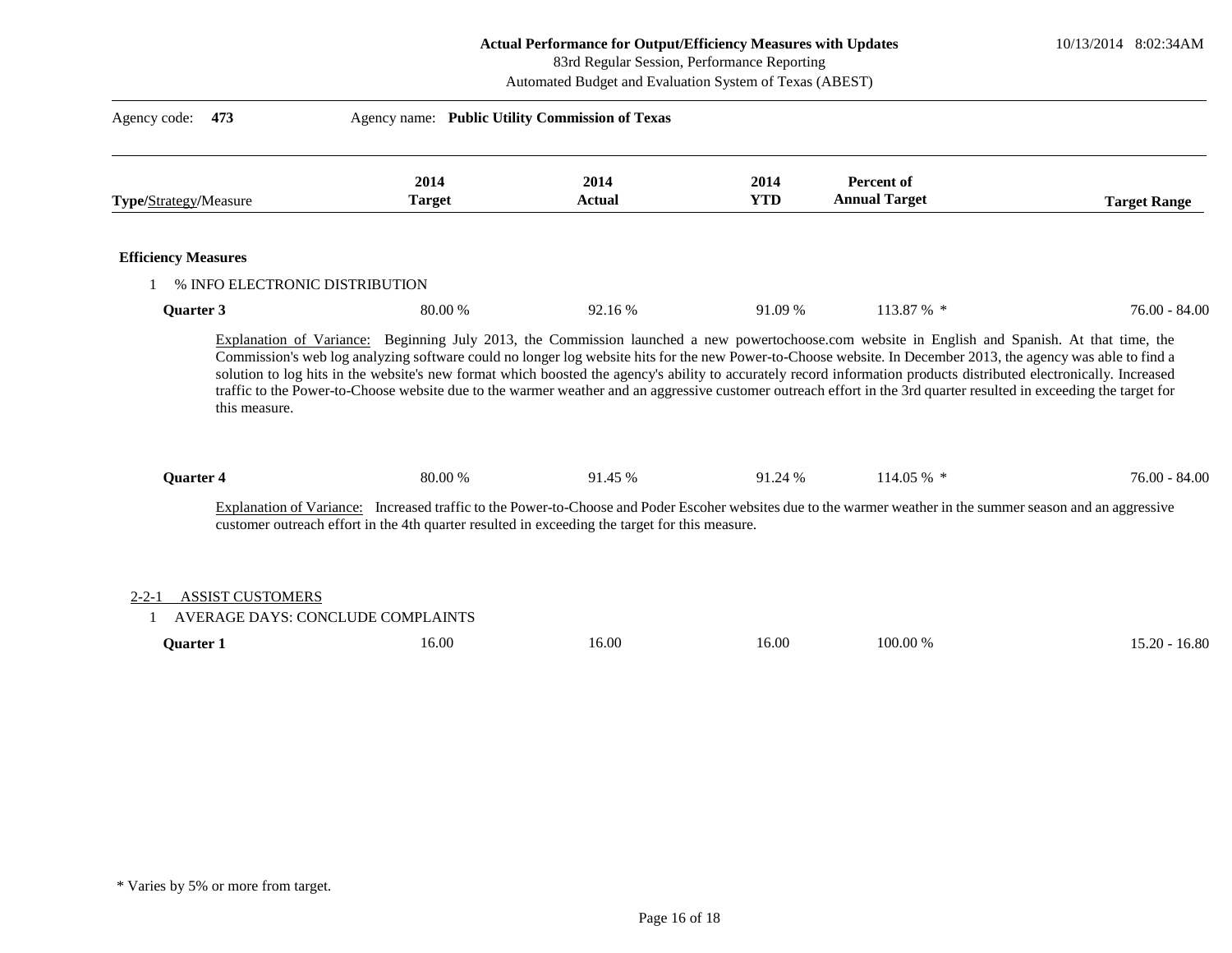10/13/2014 8:02:34AM

### 83rd Regular Session, Performance Reporting

Automated Budget and Evaluation System of Texas (ABEST)

| Agency code: 473           | Agency name: Public Utility Commission of Texas |                       |                    |                                    |                     |
|----------------------------|-------------------------------------------------|-----------------------|--------------------|------------------------------------|---------------------|
| Type/Strategy/Measure      | 2014<br><b>Target</b>                           | 2014<br><b>Actual</b> | 2014<br><b>YTD</b> | Percent of<br><b>Annual Target</b> | <b>Target Range</b> |
| <b>Efficiency Measures</b> | AVERAGE DAYS: CONCLUDE COMPLAINTS               |                       |                    |                                    |                     |
| Quarter 2                  | 16.00                                           | 20.00                 | 18.00              | $112.50\%$ *                       | $15.20 - 16.80$     |

Explanation of Variance: The agency's performance for this measure is dependent, in part, on how quickly electric and telephone service providers respond to complaints that are forwarded to them by the Commission. The Commission continues to work with the service providers to improve their understanding of the process and to develop good working relationships. Also, implementing enhancements identified by users of the complaint database have improved its functionality and efficiency in entering data to facilitate complaint handling. Quality checks are performed on the data entered and concluded complaints are periodically audited to ensure the complaint file data is complete and accurate. The increase in average number of days to conclude customer complaints can be attributed to a spike in number of complaints received in January and February directly related to an increase in number of very cold days which increased residential heating bills.

|  | <b>Ouarter 3</b> | 16.00 | 9.00 | 18.00 | 12.50 % | 16.80<br>$15.20 -$ |
|--|------------------|-------|------|-------|---------|--------------------|
|--|------------------|-------|------|-------|---------|--------------------|

Explanation of Variance: The agency's performance for this measure is dependent, in part, on how quickly electric and telephone service providers respond to complaints that are forwarded to them by the Commission. The PUC continues to work with service providers to improve their understanding of the process and to develop good working relationships. Also, implementing enhancements identified by users of the complaint database have improved its functionality and efficiency in entering data to facilitate complaint handling. Quality checks are performed on the entered data and concluded complaints are periodically audited to ensure the complaint file data is complete and accurate. The agency's performance can also be attributed to routine staff development including employee presentations on new or amended Commission rules, policies and procedures as well as attending industry sponsored training. These activities contribute to strengthening the knowledge base and performance of staff who readily engage in educating customers and investigating complaints.

<sup>\*</sup> Varies by 5% or more from target.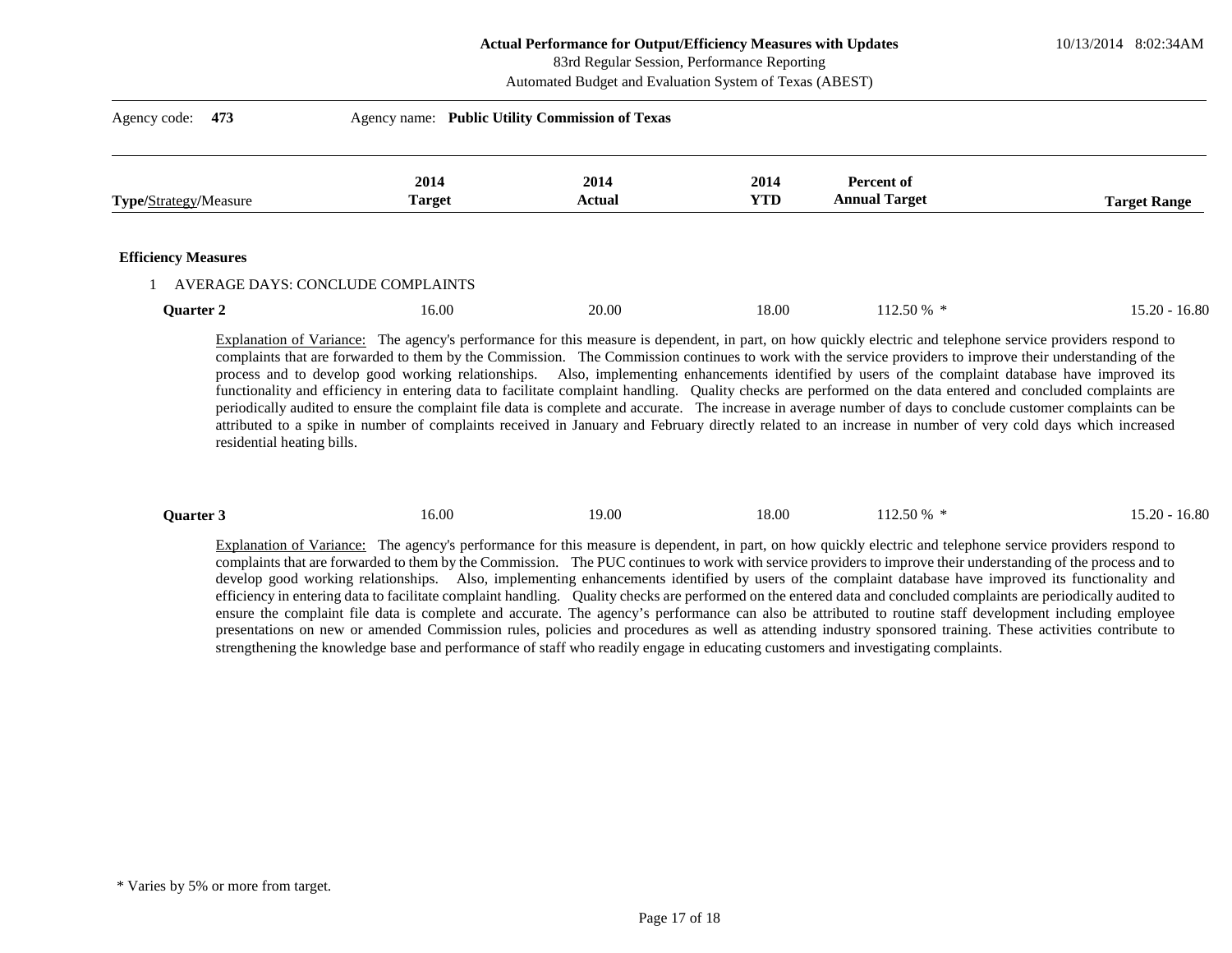10/13/2014 8:02:34AM

## 83rd Regular Session, Performance Reporting

Automated Budget and Evaluation System of Texas (ABEST)

| Agency code:<br>473          | Agency name: Public Utility Commission of Texas |                       |                    |                                    |                     |
|------------------------------|-------------------------------------------------|-----------------------|--------------------|------------------------------------|---------------------|
| <b>Type/Strategy/Measure</b> | 2014<br><b>Target</b>                           | 2014<br><b>Actual</b> | 2014<br><b>YTD</b> | Percent of<br><b>Annual Target</b> | <b>Target Range</b> |
| <b>Efficiency Measures</b>   |                                                 |                       |                    |                                    |                     |
|                              | AVERAGE DAYS: CONCLUDE COMPLAINTS               |                       |                    |                                    | $15.20 - 16.80$     |
| Quarter 4                    | 16.00                                           | 16.00                 | 18.00              | $112.50\%$ *                       |                     |

Explanation of Variance: The agency's performance for this measure is dependent, in part, on how quickly electric and telephone service providers respond to complaints that are forwarded to them by the Commission. The PUC continues to work with the service providers to improve their understanding of the process and to develop good working relationships. Also, implementing enhancements identified by users of the complaint database have improved its functionality and efficiency in entering data to facilitate complaint handling. Quality checks are performed on the entered data and concluded complaints are periodically audited to ensure the complaint file data is complete and accurate. These activities contribute to strengthening the knowledge base and performance of staff who readily engage in educating customers and investigating complaints.

<sup>\*</sup> Varies by 5% or more from target.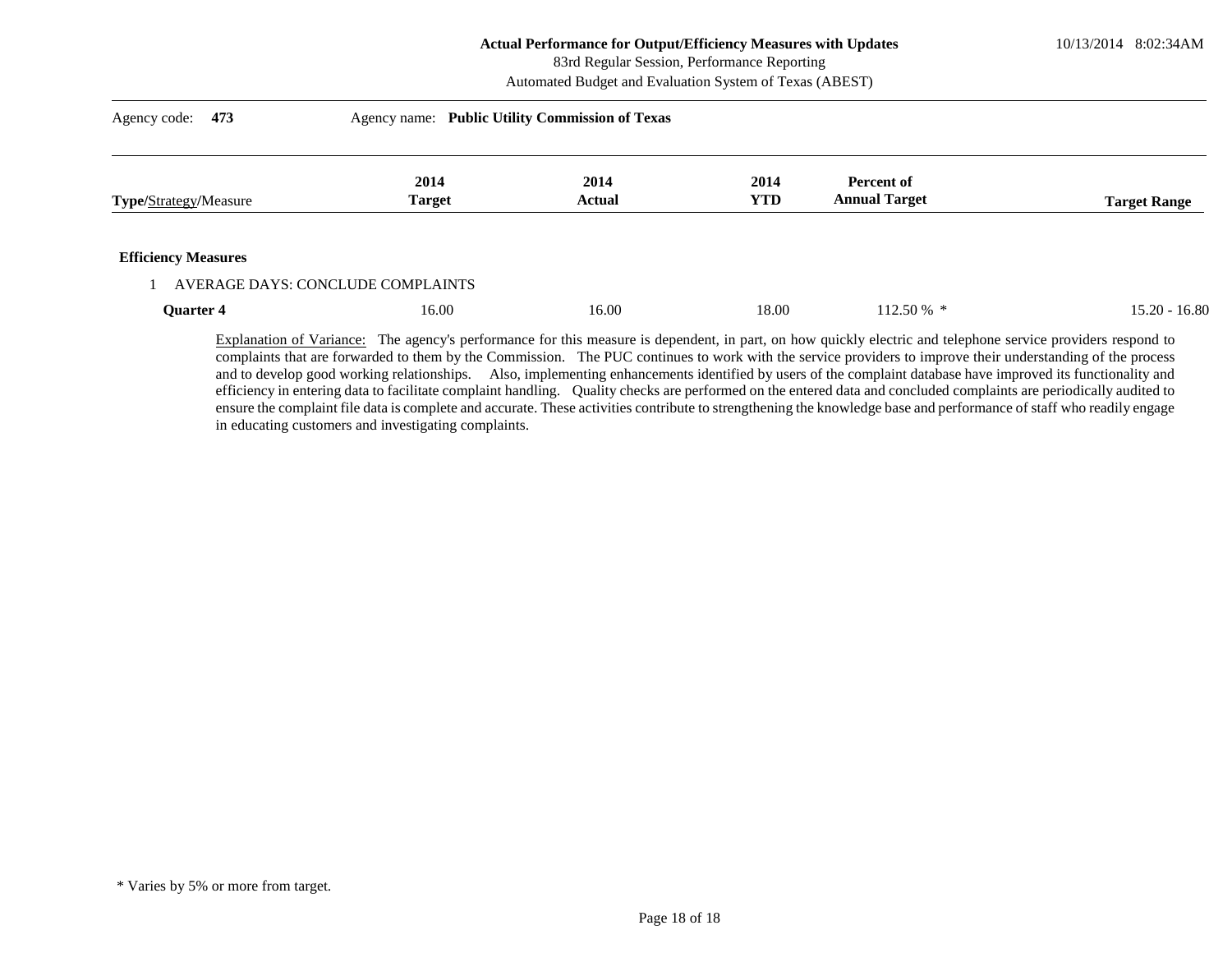## **ACTUAL PERFORMANCE FOR EXPLANATORY MEASURES**

**473 - Public Utility Commission of Texas Fiscal Year 2014 10/13/2014**